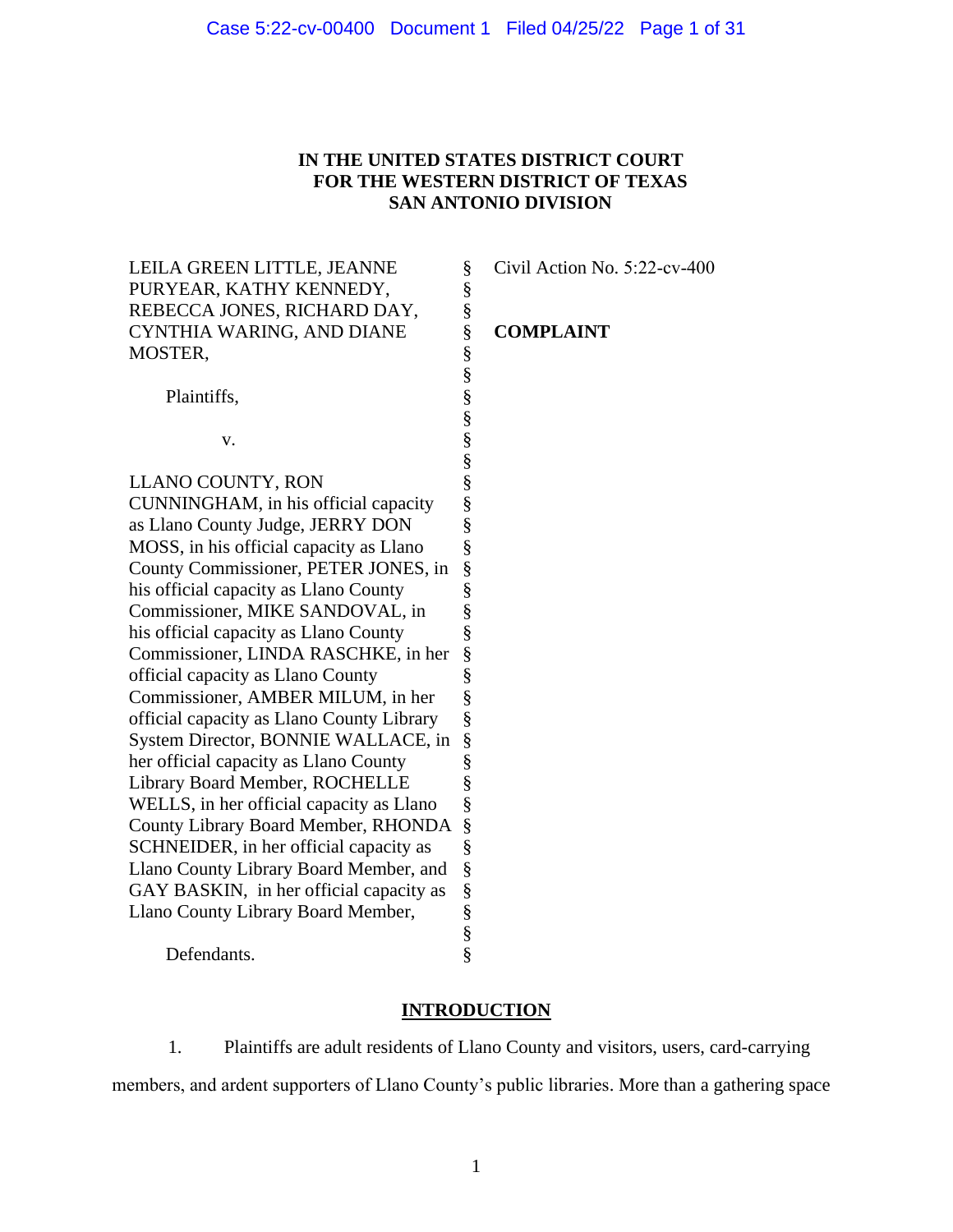### Case 5:22-cv-00400 Document 1 Filed 04/25/22 Page 2 of 31

for topical lectures, group meetings, and crafting projects, Llano County's public libraries provide Plaintiffs and other community members with a quiet and contemplative space to explore the marketplace of ideas and pursue the knowledge contained within the books on library shelves. Though Plaintiffs differ in their ages, professions, and individual religious and political beliefs, they are fiercely united in their love for reading public library books and in their belief that the government cannot dictate which books they can and cannot read.

2. Defendants are Llano County public officials who control which books are available at Llano County public libraries. Notwithstanding Llano County's library collection policy, which provides that "in no case should any book be excluded because of race or nationality or the political or religious views of the writer," and that "there should be the fullest practicable provision of material presenting all points of view concerning the problems and issues of our times," Defendants have been systematically removing award-winning books from library shelves because they disagree with the ideas within them. Defendants have also permanently terminated access to over 17,000 digital books because they could not censor and ban two specific ebooks that they disliked from the County's digital book collection.

3. The censorship that Defendants have imposed on Llano County public libraries is offensive to the First Amendment and strikes at the core of democracy. The right to publish and receive ideas—even politically unpopular ideas or ones that some find offensive or distasteful is enshrined in our Constitution. As the Supreme Court has said, "freedom of thought and speech 'is the matrix, the indispensable condition, of nearly every other form of freedom.'" *Fed. Election Comm'n v. Mass. Citizens for Life, Inc.*, 479 U.S. 238, 264 (1986) (citation omitted).

4. Publicly, Defendants claim to be on a hunt to eradicate "pornographic" materials. This is a pretext; none of the books Defendants have targeted is pornographic. Many of these books have received prestigious literary awards and national acclaim, and many involve contemporary political issues. Such books include, for example, *Caste: The Origins of Our Discontent*, by Pulitzer Prize winning journalist Isabel Wilkerson, *They Called Themselves the K.K.K.: The Birth of an American Terrorist Group*, by Susan Campbell Bartoletti, and *Spinning*,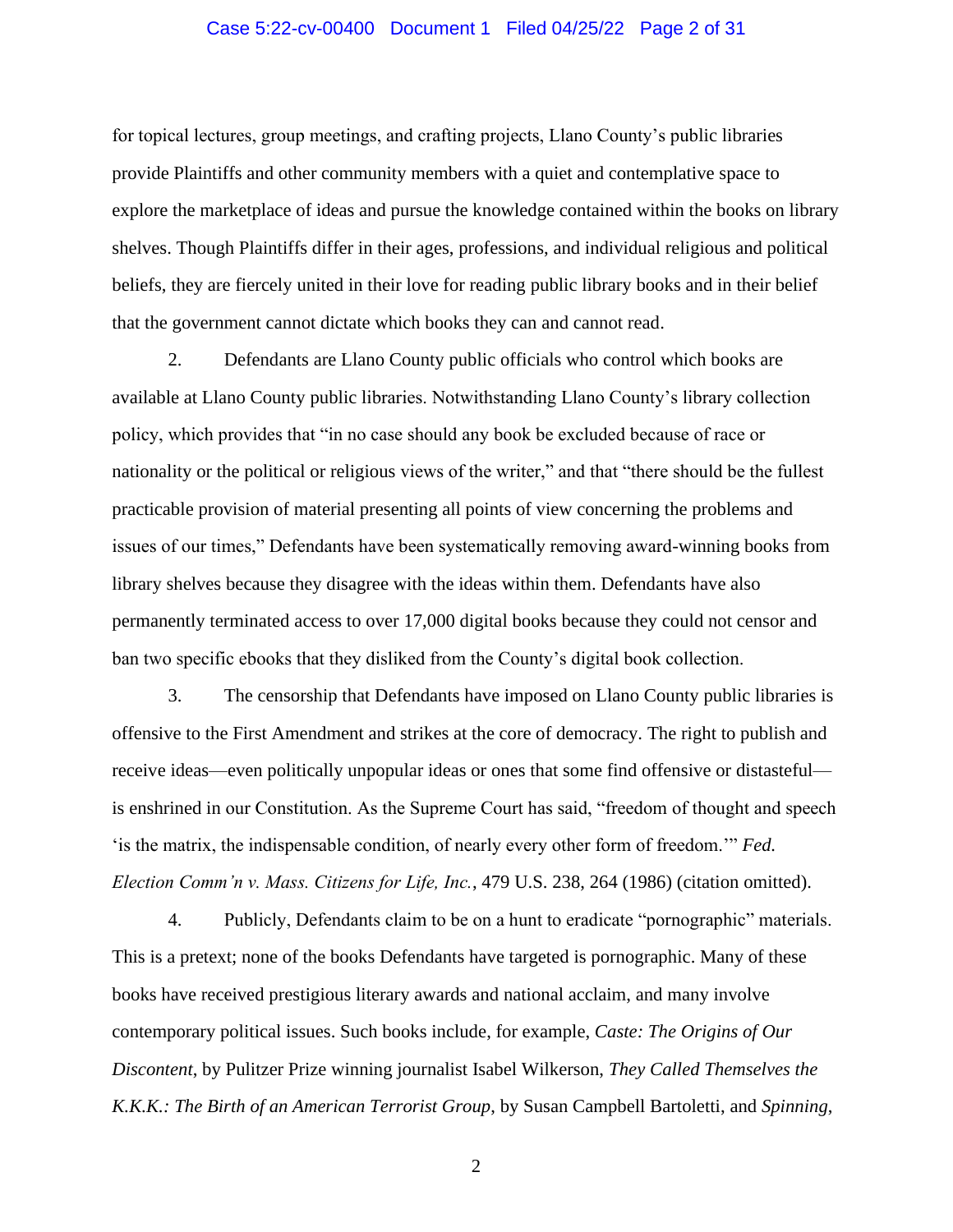### Case 5:22-cv-00400 Document 1 Filed 04/25/22 Page 3 of 31

by Eisner Award winner Tillie Walden. Privately, Defendants have admitted that they are banning books because they disagree with their political viewpoints and dislike their subject matter.

5. But even books that are not nationally acclaimed should not be banned because of their content or viewpoint. The First Amendment exists "to protect unpopular individuals from retaliation—and their ideas from suppression—at the hand of an intolerant society." *McIntyre v. Ohio Elections Comm'n*, 514 U.S. 334, 357 (1995). "If there is any fixed star in our constitutional constellation, it is that no official, high or petty, can prescribe what shall be orthodox in politics, nationalism, religion, or other matters of opinion[.]" *West Virginia State Board of Education v. Barnette*, 319 U.S. 624, 642 (1943). Unfortunately, Defendants have done just that—prescribed which public library books Llano County residents can and cannot read based on the viewpoints and ideas contained within those books.

6. Public libraries are not places of government indoctrination. They are not places where the people in power can dictate what their citizens are permitted to read about and learn. When government actors target public library books because they disagree with and intend to suppress the ideas contained within them, it jeopardizes the freedoms of everyone.

7. Each day that Defendants are censoring books at Llano County public libraries, Plaintiffs are suffering irreparable injury. Plaintiffs bring this action for prospective injunctive relief to end Defendants' efforts to monopolize the marketplace of ideas, and to ensure that once again there will "be the fullest practicable provision of material presenting all points of view concerning the problems and issues of our times," for all Llano County library patrons.

#### **JURISDICTION AND VENUE**

8. This Court has subject matter jurisdiction under 28 U.S.C. §§ 1331 and 1343 because this action is brought under 42 U.S.C. § 1983 and seeks to vindicate rights protected by the First and Fourteenth Amendments to the United States Constitution.

9. This Court also has jurisdiction under 28 U.S.C. §§ 2201 and 2202 to grant declaratory relief.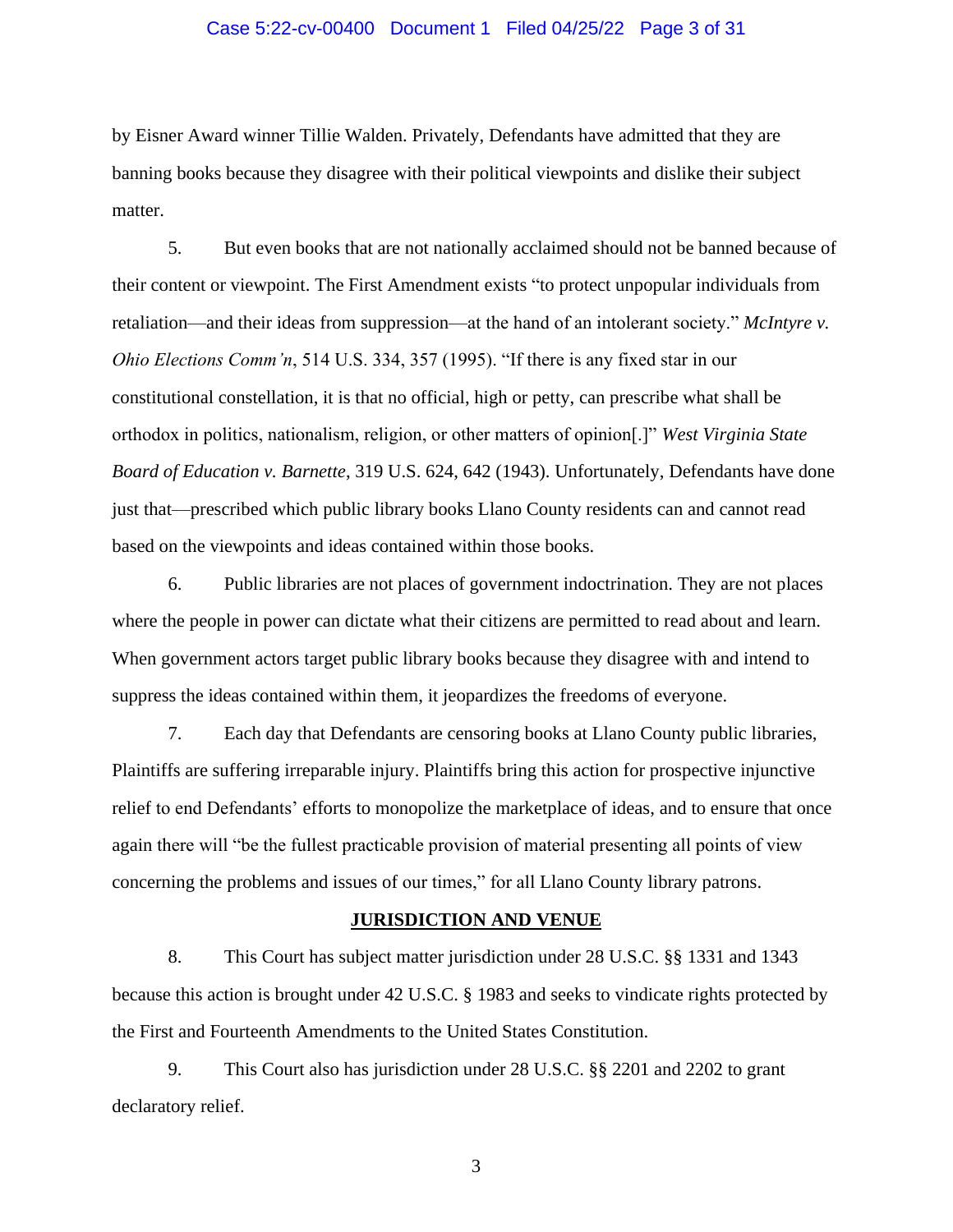### Case 5:22-cv-00400 Document 1 Filed 04/25/22 Page 4 of 31

10. Venue is proper in this District under 28 U.S.C. § 1391(b) because Defendants reside within and/or perform official duties within the Western District of Texas. This Court, accordingly, has personal jurisdiction over Defendants.

## **THE PARTIES**

### **A. Plaintiffs**

11. Plaintiffs read library books for their personal and professional enrichment and enjoyment. They are also members of social book clubs as well as non-profit community groups dedicated to fundraising for and supporting Llano County's public libraries. Plaintiffs check out and read books on a wide variety of topics, including both fiction and nonfiction titles, and at various reading levels, including adult, young adult, and children's books. Some Plaintiffs also check out children's books to read to and with their children and grandchildren.

12. Plaintiff Leila Green Little resides in Llano County and comes from generations of Llano County public library patrons and enthusiasts. As a result, public libraries have been an extremely important part of her life, from childhood throughout college, during her career, and especially now as a parent. She takes her children to activities at all branches of the Llano County Library System, reads to and with her children daily, and has a current penchant for nonfiction books.

13. Plaintiff Jeanne Puryear has resided in Llano County for two decades and has been a card-carrying member of the Llano County Library System ever since. When she moved to Llano County in the early 2000s, she quickly found community in the County's public libraries. She has been a faithful patron of libraries since childhood and was pleasantly surprised to learn that Llano County's public libraries offered even more opportunities for reading and social engagement than the libraries she patronized before arriving here. She considers the public library her home away from home and reads an assortment of books.

14. Plaintiff Kathy Kennedy has been a resident of Llano County for fifteen years, and obtained her Llano County public library card shortly after arriving. She has been a book lover since her childhood, and has fond memories of reading classics such as *1984*, *Fahrenheit*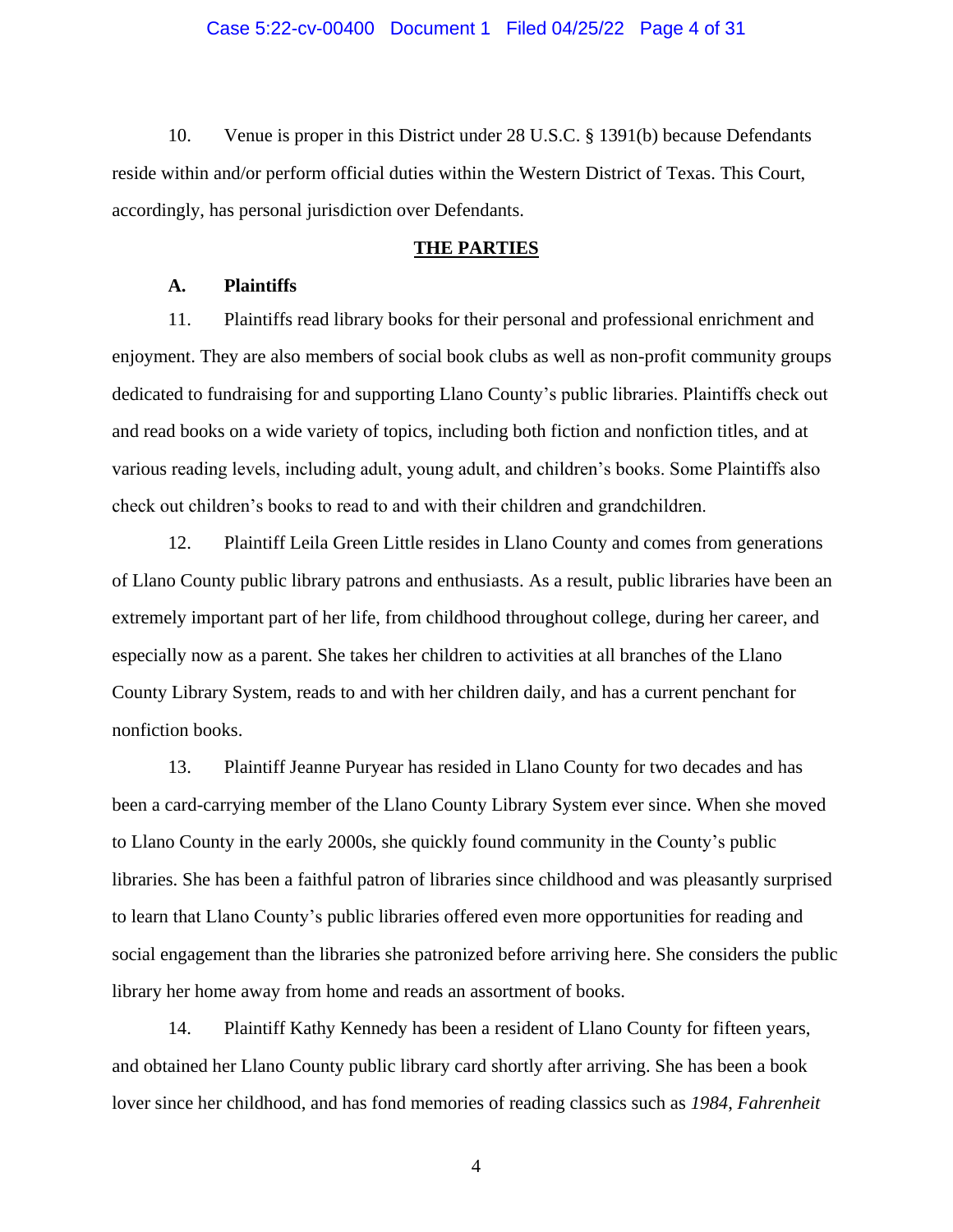#### Case 5:22-cv-00400 Document 1 Filed 04/25/22 Page 5 of 31

*451*, *To Kill a Mockingbird*, and *Brave New World* with a very special teacher who encouraged her to read all kinds of books. She continues to be an avid reader and lover of books.

15. Plaintiff Rebecca Jones has lived in Llano County for over two decades. Shortly after moving to Llano, she met her first local friends at and became a card-carrying member of the Llano County public library. She was raised in a home where no book was forbidden, and her mom would express interest in and initiate frequent discussions about her book selections from the local public library. As a voracious reader of both fiction and nonfiction, she takes her out-oftown visitors to experience Llano County's public libraries along with her.

16. Plaintiff Richard Day is a retired physician. He has resided in Llano County for seven years and checks out books in the Llano County Library System. Before attending medical school, he received a master's degree in Library and Information Science from the University of Texas at Austin. He previously worked as a rare book cataloger at the Moody Medical Library at the University of Texas Medical Branch in Galveston. He also worked at the University of Texas Health Sciences Center at San Antonio as the head of cataloging, a reference librarian, and as medical liaison librarian to the pediatrics department.

17. Plaintiff Cynthia Waring toured Llano County's public libraries even before moving there. Eight years ago, she got her Llano County library card promptly after closing on her house. She was seven years old when she discovered that libraries, books, and kind librarians were a refuge from the storm of her home life, and has carried this regard for libraries ever since. She is an active patron of the public libraries in Llano County and supports several local organizations that help fundraise for Llano County's public libraries.

18. Plaintiff Diane Moster moved to Llano County five years ago, and one of the first things she did was join the public library. She is an avid reader, and checks out library books on a variety of subjects, including gardening, cooking, history, and fiction. She takes her grandchildren to the public libraries every time they visit her in Llano County.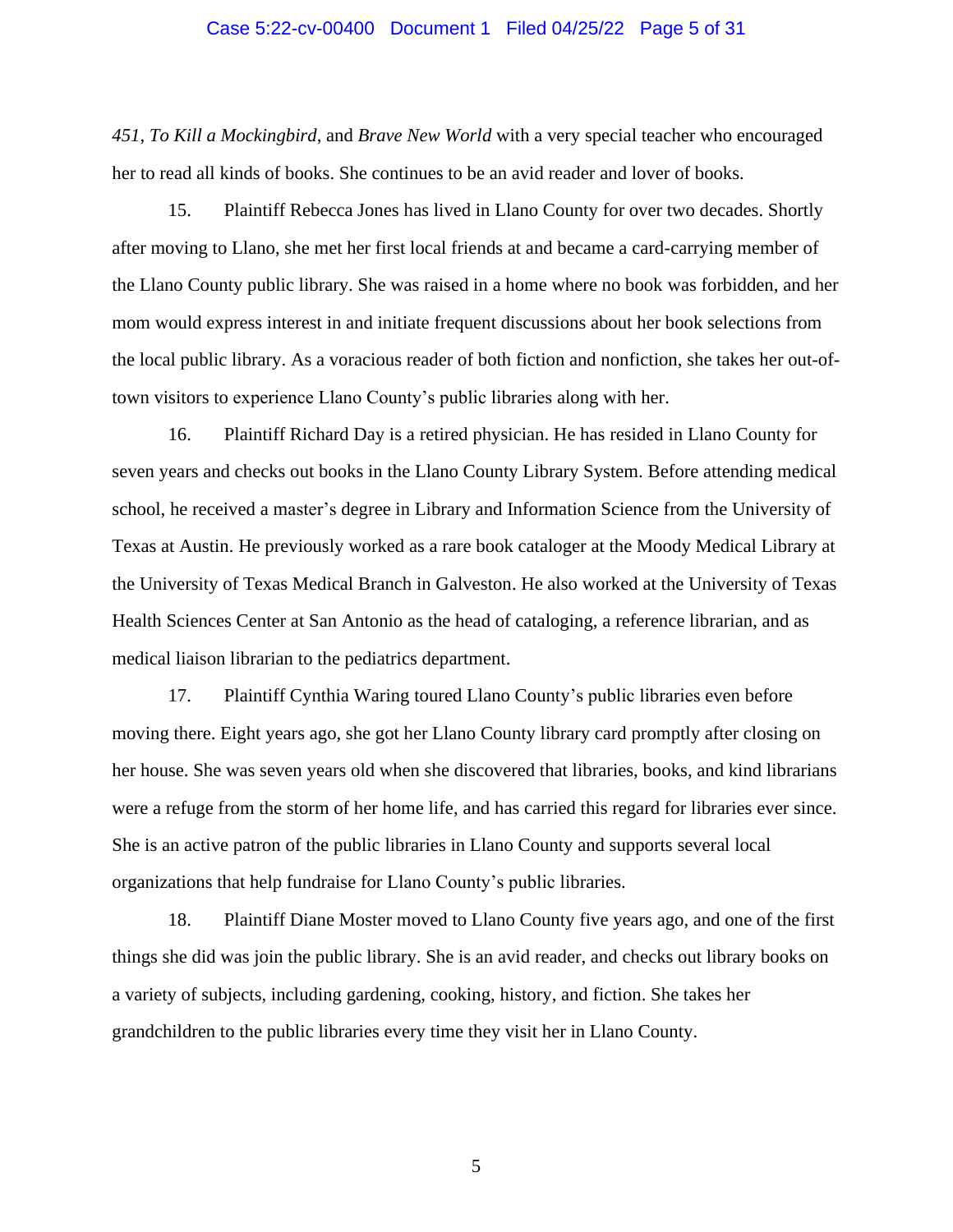### **B. Defendants**

19. Defendants are (i) Llano County; (ii) the members of the Llano County Commissioners Court, which is the municipal entity that controls, among other things, which books are available in Llano County libraries; (iii) the Llano County Library System Director, who is also responsible for which books are provided in Llano County's public libraries; and (iv) members of the Llano County Library Board, an entity created by the Commissioners Court to, among other things, effectuate the Commissioners Court's policies. Defendants are being sued in their official capacities.

20. In particular, Defendant Ron Cunningham is an elected official and final policymaker that serves as the head of the Llano County Commissioners Court. He is being sued in his official capacity as Llano County Judge.

21. Defendants Jerry Don Moss, Peter Jones, Mike Sandoval, and Linda Raschke are elected officials and final policymakers that serve on the Llano County Commissioners Court. They are each being sued in their official capacities as Llano County Commissioners.

22. Under Texas law, the Llano County Library System is under the general supervision of the Commissioners Court, and therefore, the general supervision of Defendants Cunningham, Moss, Jones, Sandoval, and Raschke. *See* Tex. Loc. Gov't Code § 323.006.

23. Defendant Amber Milum is the Llano County Library System Director. Under Texas law, Defendant Milum is a final policymaker required to "develop and manage the library in accordance with accepted rules of library management and [] determine which books and library equipment will be purchased." Tex. Loc. Gov't Code § 323.005. She is being sued in her official capacity as the Llano County Library System Director.

24. Defendants Bonnie Wallace, Rochelle Wells, Gay Baskin, and Rhonda Schneider are appointed members of the County Library Board, which was created by the Commissioners Court to create and effectuate County policy. Defendants Wallace, Wells, and Baskin do not have degrees or prior professional experience in library sciences. Defendant Schneider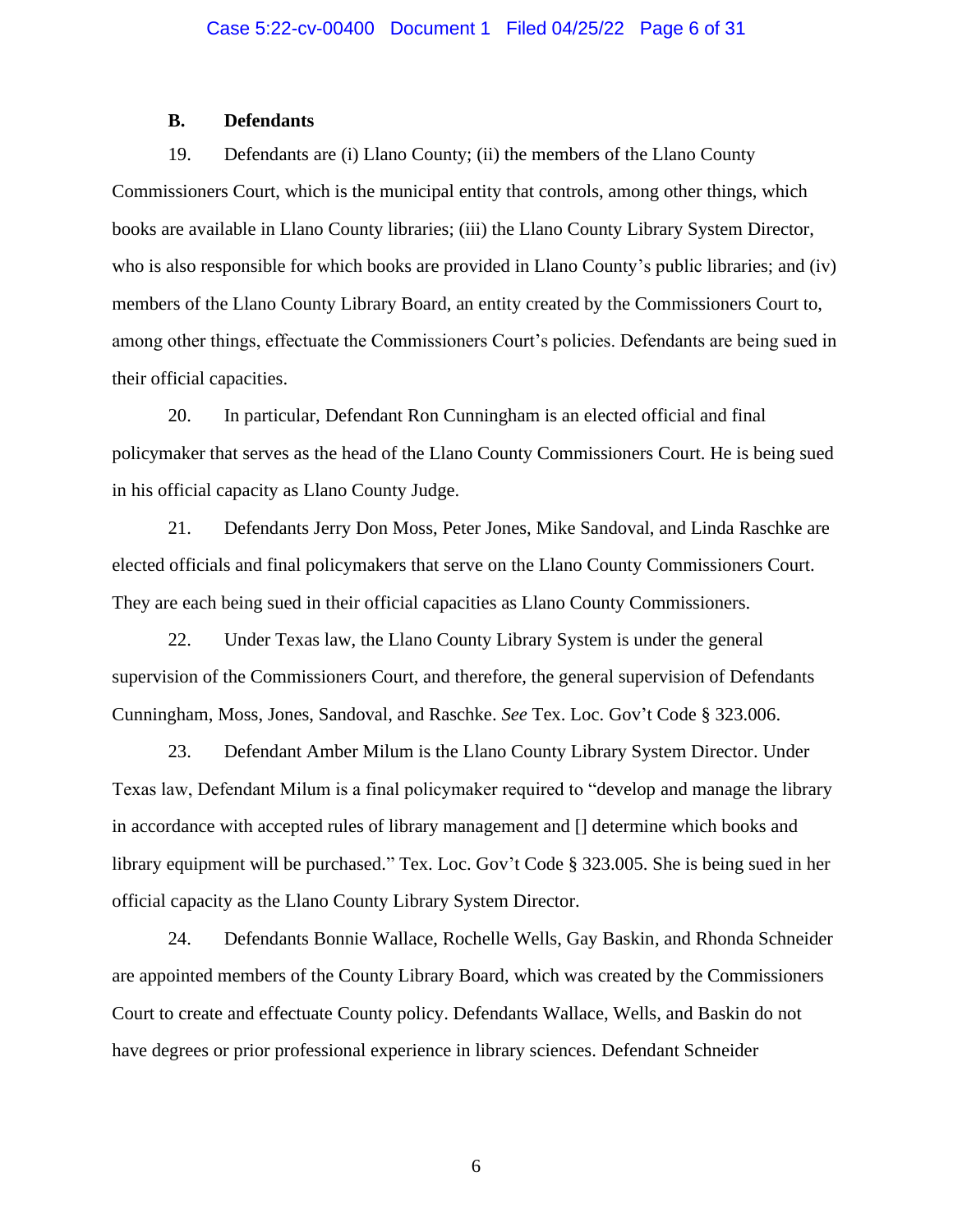### Case 5:22-cv-00400 Document 1 Filed 04/25/22 Page 7 of 31

previously worked as the teen librarian at the County's Llano Library Branch until mid-2021. They are each being sued in their official capacities as Llano County Library Board members.

25. Defendants acted under color of state law to engage in viewpoint discrimination in violation of the First Amendment by ordering the restriction and removal of library books that they subjectively disagreed with or disliked.

26. Defendants also acted under color of state law to deprive Llano County citizens of procedural due process in violation of the Fourteenth Amendment by, among other things, intentionally blocking public access to Library Board meetings, adopting and implementing library collection and reconsideration policies without final approval of the Commissioners Court or the Llano County Library System Director, and denying the public of proper notice and the opportunity to be heard before restricting and removing library books.

### **FACTUAL BACKGROUND**

### **A. The Llano County Library System**

27. The public libraries in Llano County are the cultural heart of the Llano community. These libraries provide spaces for residents of all different ages, professions, income levels, values, beliefs, religions, and political affiliations to come together in quiet pursuit of knowledge and the exploration of ideas.

28. The Llano County Library System has three libraries in three physical locations: the Llano Library Branch (the main branch), the Kingsland Library Branch, and the Lakeshore Library Branch.

29. Prior to the events giving rise to this lawsuit, the Llano County Library System provided library cardholders with a digital catalog called "OverDrive," which gave library patrons access to a curated collection of over 17,000 digital ebooks and audiobook titles. This service was widely and heavily used by the Llano community, particularly by elderly patrons who struggle to read books in print and listen to audiobooks instead, as well as by patrons with physical disabilities that make accessing a physical library location difficult.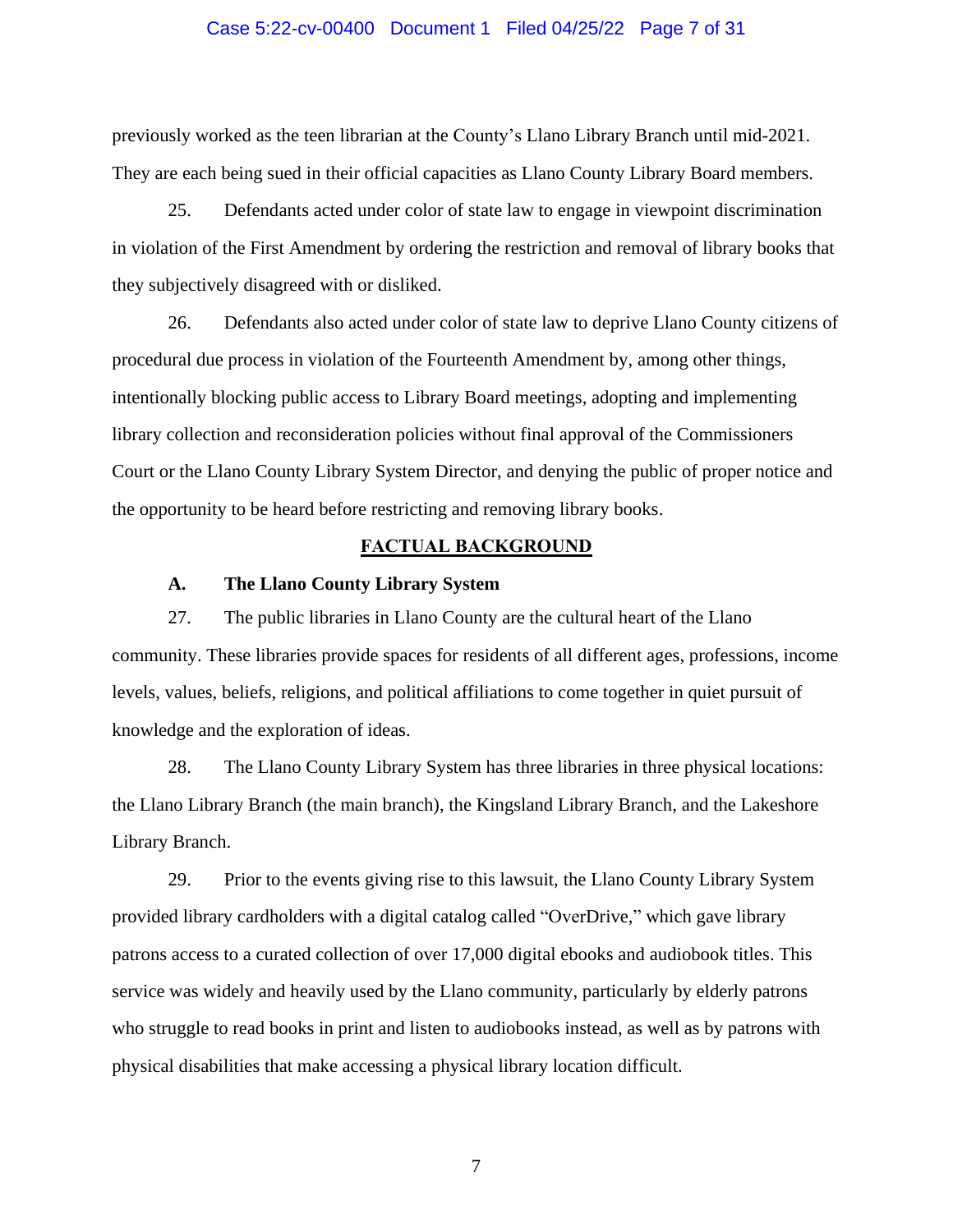### Case 5:22-cv-00400 Document 1 Filed 04/25/22 Page 8 of 31

30. Plaintiffs are card-carrying members and visitors of all three Llano County public library branches. Many Plaintiffs also checked out ebooks and audiobooks on OverDrive before Defendants permanently terminated access to it.

### **B. The Llano County Library System's Materials Selection and Removal Policies Are Viewpoint Neutral and Require a Breadth and Balance of Books**

31. In August 2006, the Commissioners Court adopted the Llano County Library

System's Materials Selection Policy ("Materials Policy"), which governs the process by which

librarians are to curate the books in the County's library collection.

32. The stated goal of the Materials Policy is "maintain[ing] a well-balanced and broad collection of materials for information, reference, research, and enjoyment" and "support[ing] the democratic process by providing materials for the education and enlightenment of the community."

33. The Materials Policy also incorporates the American Library Association's Library Bill of Rights, which states, in part:

> "In no case should any book be excluded because of race or nationality or the political or religious views of the writer. There should be the fullest practicable provision of material presenting all points of view concerning the problem and issues of our times ... international, national and local; and media or other reading material of sound factual authority should not be proscribed or removed from the library shelves because of partisan or doctrinal disapproval."

34. Pursuant to the Materials Policy, "[r]esponsibility for the reading of children rests with their parents or legal guardians. Selection should not be inhibited by the possibility that media may inadvertently come into possession of children." It continues that "[m]aterials with an emphasis on sex, or containing profane language should not be automatically rejected. Selection should be made on the basis of whether the media presents life in its true proportions, whether characters and situations are realistically presented, and whether the media has literary value."

35. In accordance with the Materials Policy, the Llano County Library System does not and cannot select pornographic materials for its collection.

36. The Materials Policy also contains a provision governing requests to remove particular library materials from Llano County's collection. This provision states that a "patron's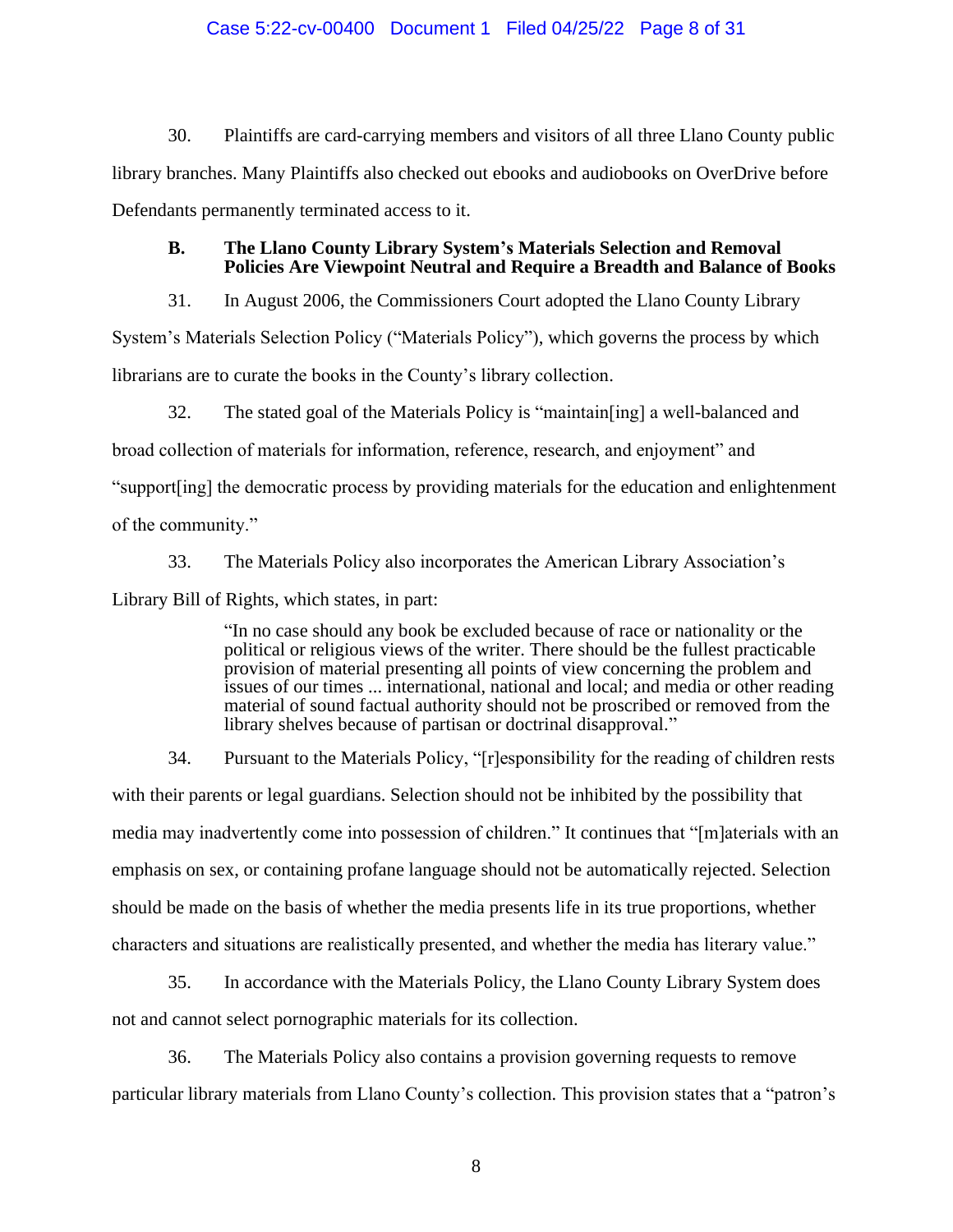#### Case 5:22-cv-00400 Document 1 Filed 04/25/22 Page 9 of 31

choice of library materials for personal use will be an individual matter," and "[w]hile a person may reject materials for himself or herself and for his or her children, he or she shall not exercise censorship to restrict access to the materials by others."

### **C. Defendants Embark on a Campaign of Censorship and Viewpoint Discrimination**

37. In or about the summer of 2021, Defendants initiated a coordinated censorship campaign to remove and restrict access to a wide array of books—many of which have received numerous national and international awards—in Llano County Library System's physical and digital collection in contravention of the County's existing Materials Policy and Plaintiffs' First Amendment rights.

38. Defendants' censorship campaign targeted books that conflicted with Defendants' subjective opinions, as well as their political and religious views.

39. Defendants claimed that the goal of their censorship campaign was to protect the community's children from graphic sexual and "pornographic" materials. In reality, none of the books targeted by Defendants is pornographic or obscene.

40. Before each of the books targeted by Defendants was made available to the general public, it was assessed and vetted by a trained librarian in accordance with Llano County Library System's Materials Selection Policy and other professional standards created by the American Library Association and the Texas Library Association. All of these standards and policies prohibit the collection or distribution of pornographic or obscene materials.

41. Further evidence that Defendants' actions were undertaken to censor ideas and viewpoints with which they disagreed—and had nothing to do with protecting children from nudity and "pornography"—lies in the many books that Defendants chose to leave on library shelves, including books with: (i) depictions of nudity, such as the *Art of Rembrandt*, a reference book in the Llano Library Branch that sits on a table in plain sight for public viewing; (ii) sexual references, such as *My Teen Has Had Sex, Now What Do I Do?*; and (iii) graphic sex scenes,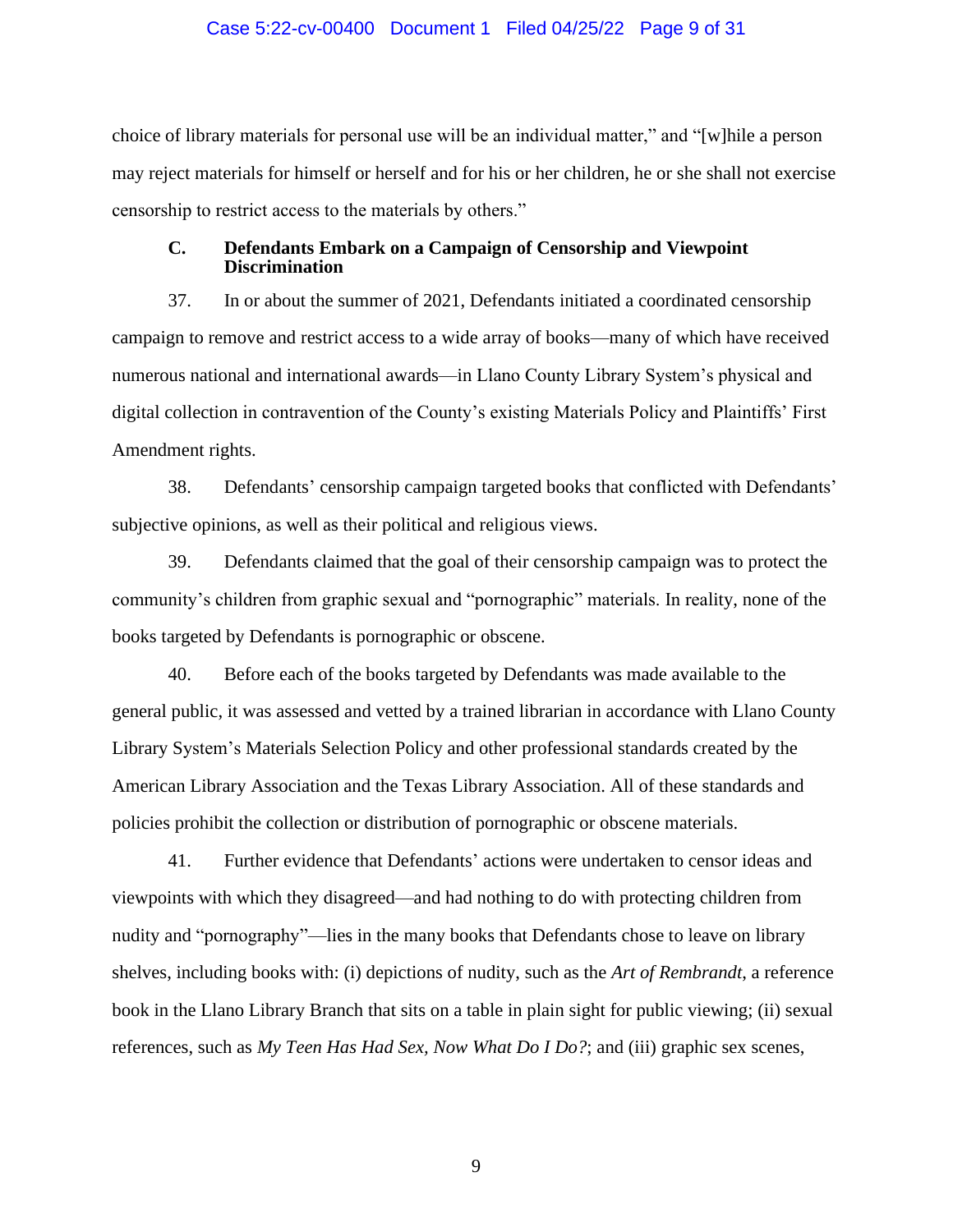### Case 5:22-cv-00400 Document 1 Filed 04/25/22 Page 10 of 31

such as *A Game of Thrones*, *The Canterbury Tales*, *Lady Chatterley's Lover*, and books in the *Outlander* series by Diana Gabaldon, including *Outlander*, *Voyager*, and *The Fiery Cross*.

42. Defendants implemented their censorship campaign by employing the following tactics:

- removing books they disapproved of from library shelves;
- moving young adult and children's books they disapproved of to the adult section of the library;
- restricting access to books by hiding them out of sight behind the front desk or in County employees' offices;
- terminating OverDrive access permanently;<sup>1</sup>
- issuing an indefinite moratorium on all new book purchases;
- firing previous library board members and replacing them with ideologically and politically aligned appointees (the "New Library Board");
- tasking the ideologically motivated New Library Board with creating amended collection and removal policies, and requiring the New Library Board to pre-approve all future book purchases proposed by librarians;
- referring to the New Library Board as "advisory" in an attempt to evade compliance with the Texas Open Meetings Act ("TOMA") and Texas Public Information Act ("TPIA");
- banning Llano County's librarians from attending meetings of the New Library Board;
- directing the New Library Board to operate behind closed doors outside of public scrutiny;

<sup>1</sup> Hereafter, all print titles that Defendants physically removed from library shelves, as well as the two digital titles that resulted in Defendants' permanent termination of OverDrive, will be collectively referred to as the "Banned Books."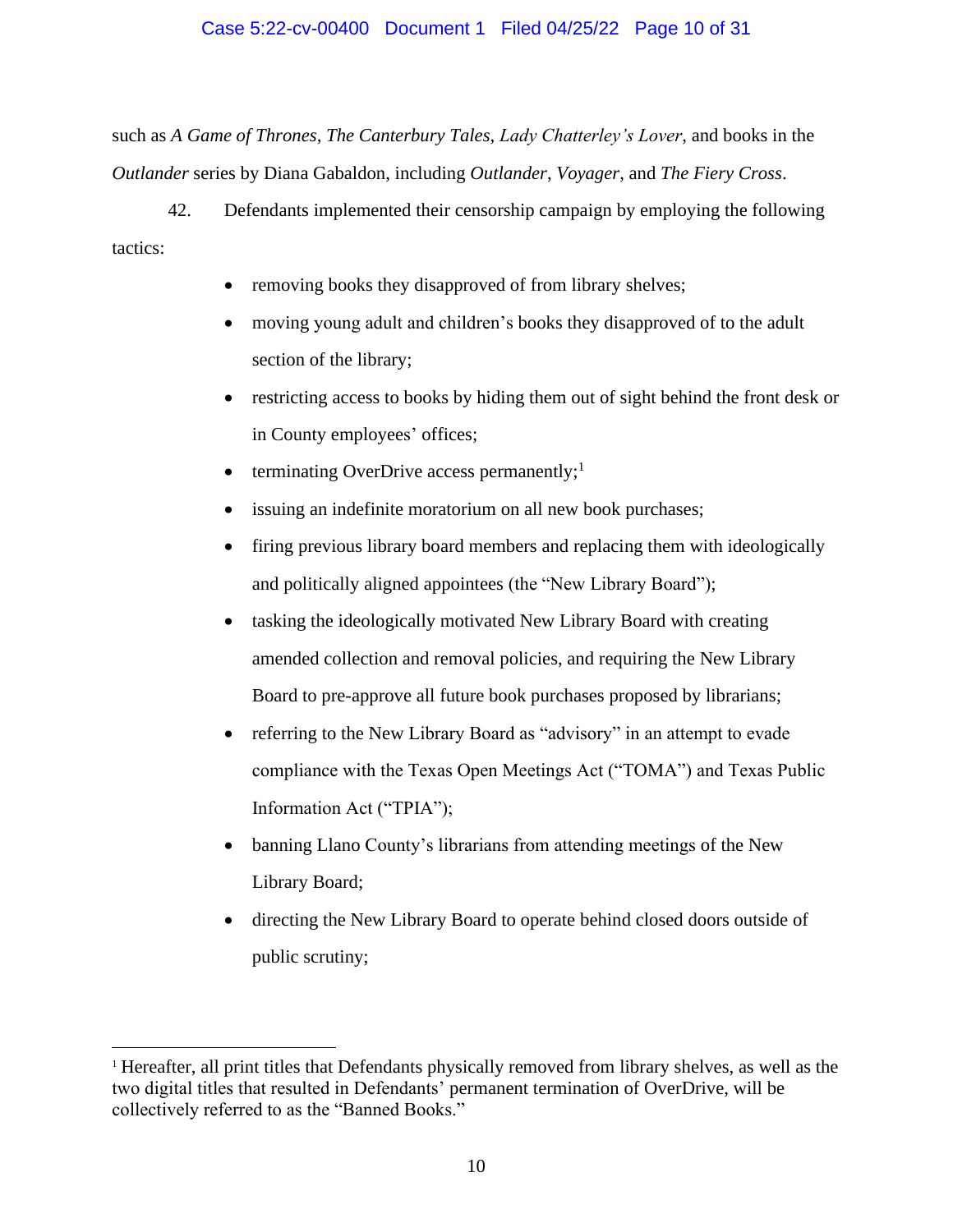- refusing to produce records related to their censorship campaign in response to a properly served TPIA request; and
- firing the head librarian of Kingsland Library, Suzette Baker, for "insubordination" after she questioned and refused to comply with Defendants' censorship requests.

### **D. Defendants Target and Remove Children's Books**

43. In or about August 2021, Defendants Amber Milum, Jerry Don Moss, and Ron Cunningham removed several children's picture books about bodily functions and depicting nudity from the library's collection in response to complaints from a group of community members that these books were "inappropriate." Among those who complained about the children's picture books were Defendants Rochelle Wells, Rhonda Schneider, and Bonnie Wallace, who had not, at that time, been appointed to the New Library Board.

44. Children's books that Defendants removed from the library include, for example, Maurice Sendak's *In the Night Kitchen* and Robie H. Harris's *It's Perfectly Normal: Changing Bodies, Growing Up, Sex, and Sexual Health*.

45. *In the Night Kitchen* is a picture book featuring a boy's dream journey through a baker's kitchen, where he helps bake a cake that must be ready by morning. He appears nude in the book after falling out of his clothes and into a bowl of cake batter. The book has received numerous awards, including the 1971 Caldecott Honor Book, the American Library Association's Notable Children's Books of 1940-1970, and the Outstanding Children's Books of 1970, and Best Illustrated Children's Books of 1970 by the *New York Times*.

46. *It's Perfectly Normal* is a well-known and award-winning sex education book with color illustrations of the human body, designed for parents and children ages ten and older. It is the product of the author's extensive research and interviews with experts in the fields of medicine, psychiatry, child development, education, and parenting. It deals with biological subjects of immediate importance and concern to pre-teens and teenagers in an accurate,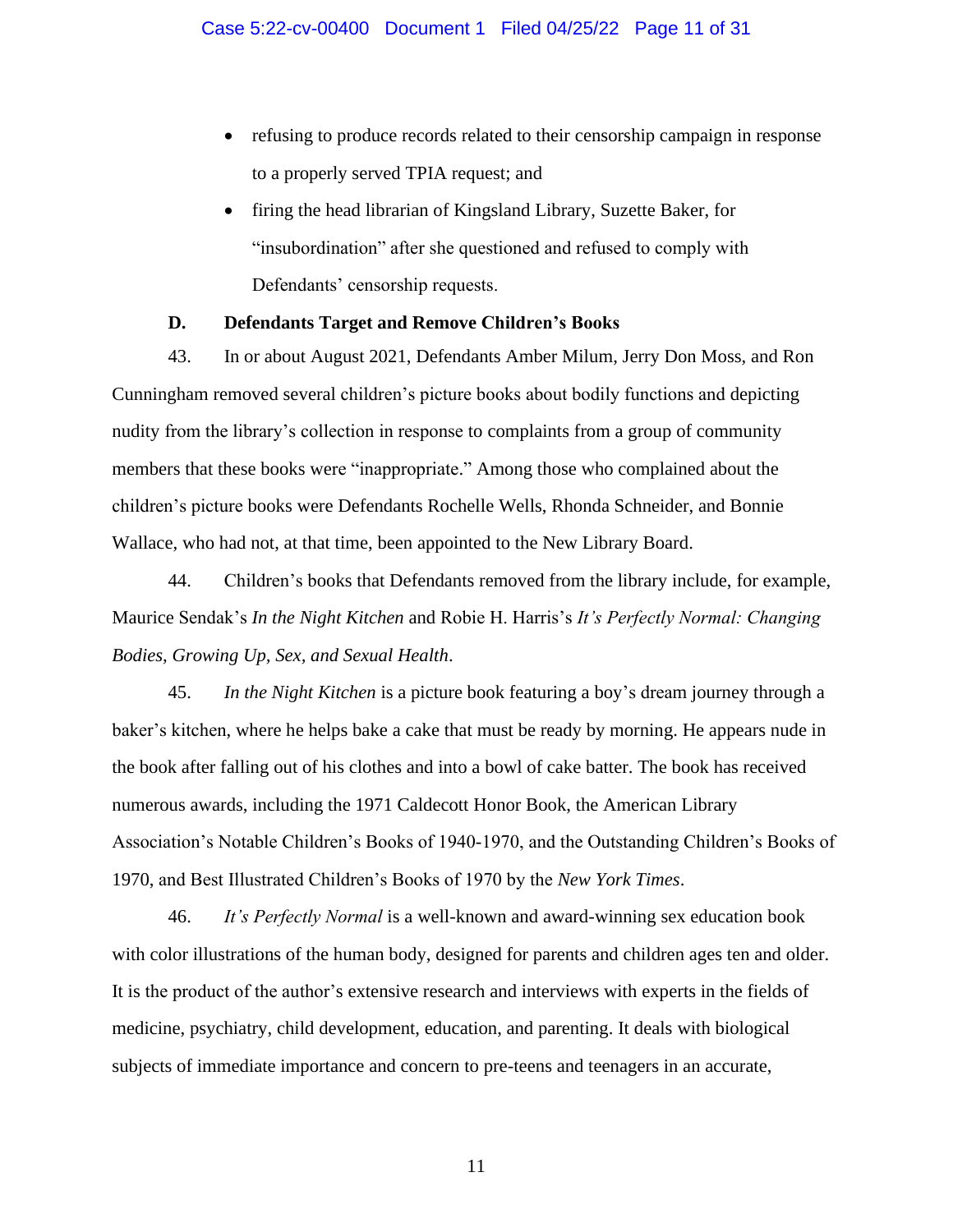### Case 5:22-cv-00400 Document 1 Filed 04/25/22 Page 12 of 31

thorough, balanced, and honest manner. It has received starred reviews<sup>2</sup> from publications such as School Library Journal, The Bulletin for the Center of Children's Books, and Booklist, and has won many awards, including an American Library Association Notable Book, a *New York Times* Best Book of the Year, and a *Boston Globe* Horn Award for a non-fiction title. In 1997, the *Philadelphia Inquirer* published an article in its Sunday Magazine about a ten-year-old girl who was able to discover and report that she was being sexually abused after reading *It's Perfectly Normal*.

47. In or about the fall of 2021, some Plaintiffs attempted to check out these two books from the library but were told by Defendant Milum that they were in Defendant Cunningham's office and could not be checked out.

48. On January 19, 2022, after being appointed to the New Library Board, Defendant Rochelle Wells sent Defendant Jerry Don Moss an email referring to these children's books as "disgusting" and thanked Defendant Moss for removing them.

49. Defendants also censored several popular read-aloud picture books aimed at amusing kids, including, for example, *My Butt Is So Noisy!*, *I Broke My Butt!*, and *I Need a New Butt!*, and four seasonal books for children, including *Larry the Farting Leprechaun*, *Gary the Goose and His Gas on the Loose*, *Freddie the Farting Snowman*, and *Harvey the Heart Has Too Many Farts* (the "Health Education Picture Books").

50. These books are highly rated and include silly themes and rhymes to make reading appealing for young children and to teach them about their bodies. For example, *Freddie the Farting Snowman* has 4.8 stars and over 1,900 reviews on Amazon.com, many of which explain the important purpose of the series. As one such reviewer wrote in mid-2021: "If you

<sup>&</sup>lt;sup>2</sup> A "starred" review is given by a literary publisher, editor, or industry reviewer that denotes a book of distinction or particularly high quality. School Library Journal, for example, describes its starred reviews as given to "a book that is either outstanding and unlike anything we've seen before OR it's an excellent example of that particular genre or format. When we give something a star, it means that we believe that \*almost\* every library should have it in their collection–or at least seriously consider it for purchase."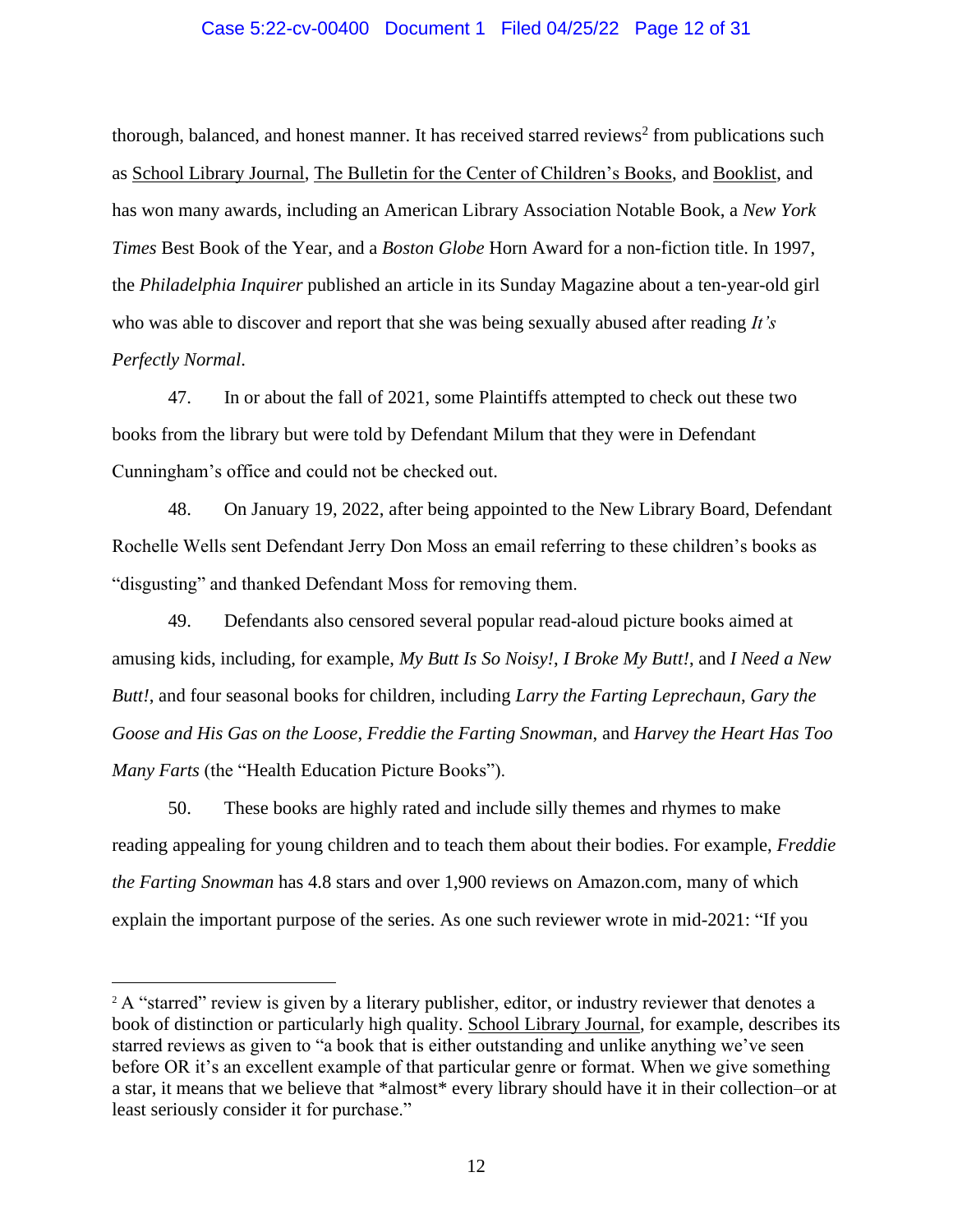### Case 5:22-cv-00400 Document 1 Filed 04/25/22 Page 13 of 31

have a kiddo who is struggling to find interest or motivation to read, these are SUCH a great series to make reading FUN! Our 6yr old is a perfectionist, so when she wasn't quite meeting her [reading] standards we really struggled to find how to motivate her and it broke my heart. This series was IT!!"

51. Defendant Milum stated in an email to Defendant Moss that, given the community complaints and controversy surrounding other children's books, she independently decided to remove the Health Education Picture Books from library shelves and hide them in her office filing cabinet—after she had already purchased and entered them into the library's catalog.

52. Plaintiffs had no notice or opportunity to be heard before these books were removed and censored. Defendant Milum simply took them off library shelves and deleted them from the collection catalog.

### **E. Defendants Move Children's Books to the Adult Section of the Library**

53. In or about October 2021, the pro-censorship faction of the community—which included many people who would later be appointed as members of the New Library Board, such as Defendants Schneider, Wallace, and Wells—asked Llano County's librarians to move certain books intended for children and teens into a segregated shelf in the adult section of the library because they believed these books were "inappropriate."

54. In or about mid-October 2021, Suzette Baker, the then-head librarian of the Kingsland Library Branch, emailed Defendant Amber Milum opposing this request, explaining that she believed the librarians should instead "counter [this request] with information on how to effectively see what their children are doing and on how to choose books." The pro-censorship group was undeterred.

55. A few weeks later, Defendant Wallace (who had not yet been appointed to the New Library Board) sent Defendant Ron Cunningham and others an email repeating this procensorship request to hide children's books in the adult section of the library. In the email, Defendant Wallace claimed that certain children's books in Llano County public libraries contained "pornographic filth" and should "be RELOCATED to the ADULT section where a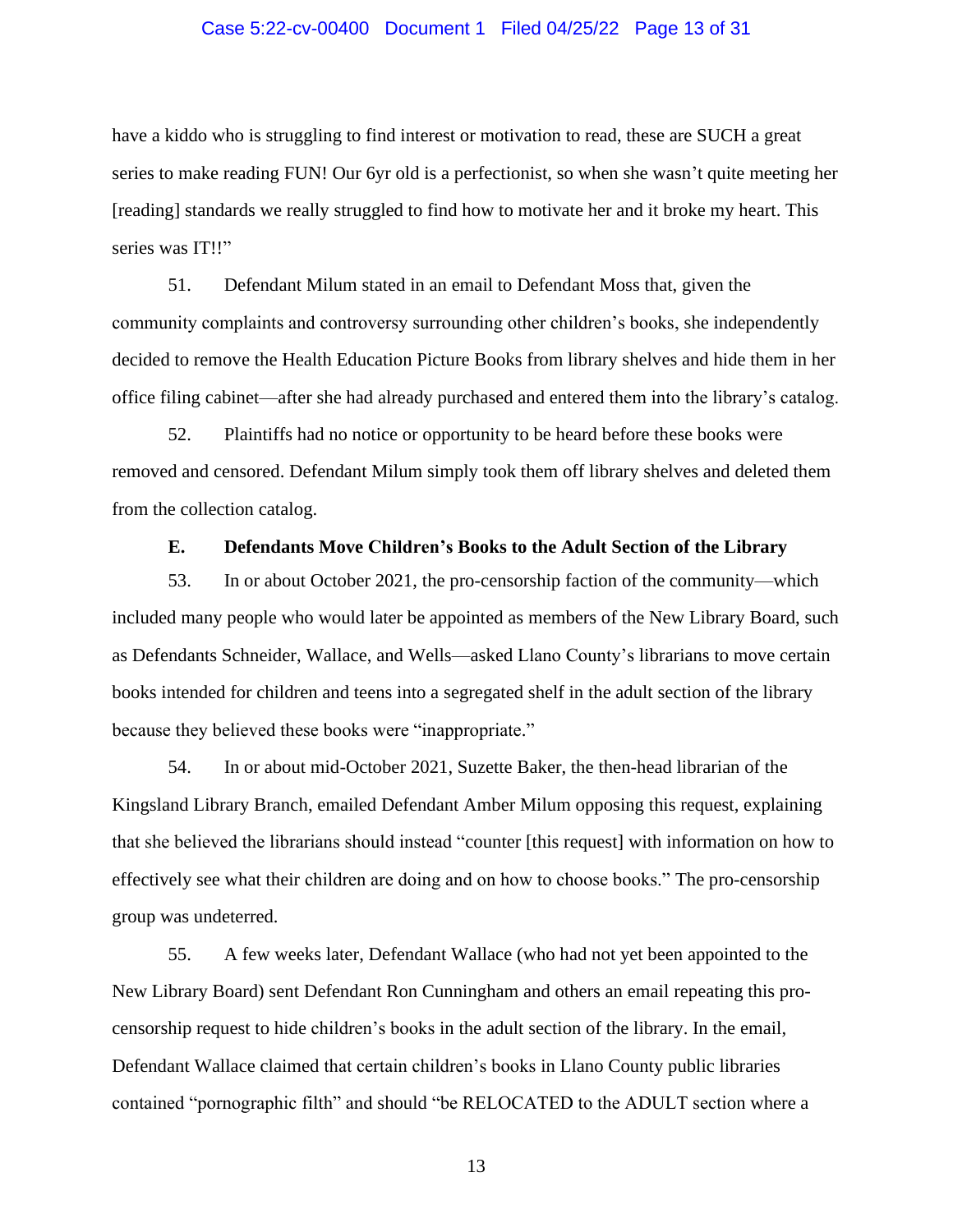### Case 5:22-cv-00400 Document 1 Filed 04/25/22 Page 14 of 31

child would need to get their parent's approval to check out." Defendant Wallace stated that relocating those books into the adult section of the library was "the only way that I can think of to prohibit future censorship of books I do agree with, mainly the Bible, if more radicals come to town and want to use the fact that we censored these books against us."

56. In or about November 2021, Defendant Milum directed Llano County librarians to move certain "inappropriate" books out of the room designated for children and teens, and onto a shelf in the adult section.

### **F. Defendants Censor Books Based on Representative Matt Krause's List**

57. Emboldened by their successful attack on children's books, Defendants began to broaden the scope of their censorship campaign.

58. On October 25, 2021, Texas State Representative Matt Krause issued a letter to the Texas Education Agency and various school district superintendents identifying 850 books that Mr. Krause disliked for personal or political reasons (the "Krause List"). Mr. Krause asked the school superintendents to identify whether any of the books on his list appeared on the shelves of their school libraries, and how much money was spent on any such books.

59. The 850 books on the Krause List include famous and award-winning titles such as *Between the World and Me* and *We Were Eight Years in Power* by Ta-Nehisi Coates, and *The New Jim Crow: Mass Incarceration in the Age of Colorblindness* by Michelle Alexander, as well as other fiction and nonfiction books related to sexuality, sex education, gender identity, racial equality, abortion, and teen pregnancy.

60. On October 28, 2021, three days after the Krause List was issued, Defendant Milum sent Defendant Cunningham an email entitled, "Critical race theory book." In the body of the email, Defendant Milum wrote:

> I wanted to let you know before it came up in any of your meetings the Kingsland library does have the book. The book is still in the system but it is behind the front desk. If anyone wants to check it out they have to ask a librarian. It is no longer on the shelf.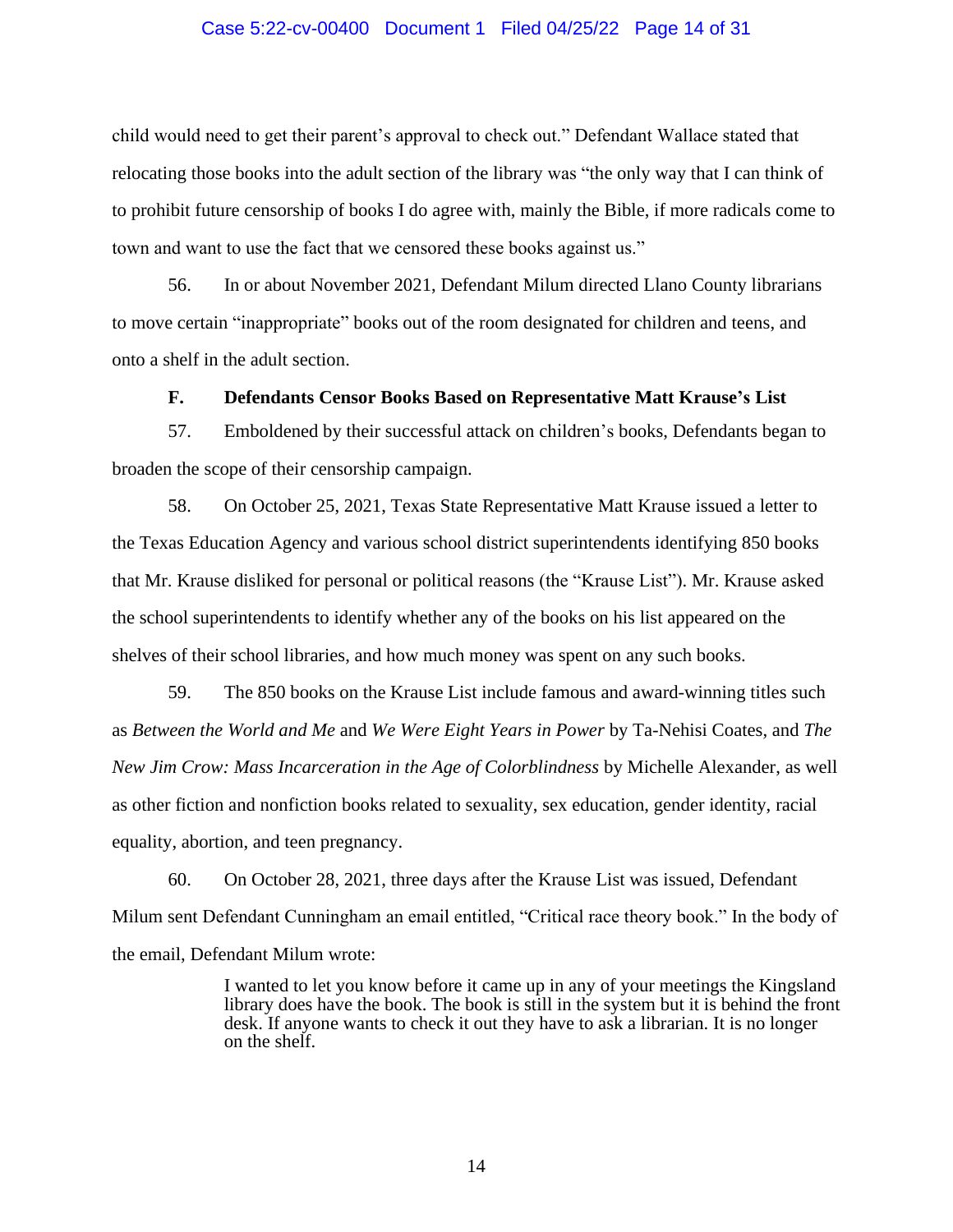### Case 5:22-cv-00400 Document 1 Filed 04/25/22 Page 15 of 31

61. In or about early November 2021, a group of pro-censorship community members including Defendants Wallace and Wells reviewed Llano County's print and digital library collection to determine which titles on the Krause List were available in Llano County's public libraries. In an email to Defendant Wallace and others describing this review process, Defendant Wells referred to the Krause List not as the "pornographic" or "obscene" books, but as the "16 page list of CRT and LGBTQ book[s]."

62. On November 10, 2021, Defendant Wallace sent Defendant Cunningham and others an email entitled "Pornographic Filth at the Llano Public Libraries." Attached to Defendant Wallace's email was a spreadsheet of all of the books on the Krause List that were also in Llano County's library collection, referring to the County's book selection process as "atrocious." Defendant Wallace also commented that she would "like all the pastors to get involved in this. Perhaps they can organize a weekly prayer vigil on this specific issue. . . . May God protect our children from this FILTH."

63. Later that same day, Defendant Cunningham forwarded Defendant Wallace's email to Defendant Milum, copying Defendant Moss and directing Defendant Milum to immediately remove "all books that depict any type of sexual activity or questionable nudity," including books in the library's digital collection. Defendant Cunningham told Defendant Milum to let him and Defendant Moss know when she completed the task.

64. At or around the same time, Defendant Cunningham also ordered the indefinite suspension of new book purchases. No books have been ordered for the Llano County Library System or put on library shelves since October 2021.

65. On November 11, 2021, Defendant Wells sent an email to Defendant Wallace and others, copying Defendant Moss and stating:

> Commissioner Moss and Judge Cunningham have instructed Amber [Milum], the head librarian, to remove certain books, both physical books and ebooks (via the LIBBY app). There will also be no new books coming in until this is settled. If you go into the library you will see Amber and Tina (Children's librarian) are currently going through the Children's section, labeling books, and I am assuming also removing the books Commissioner Moss has told them to remove. . . .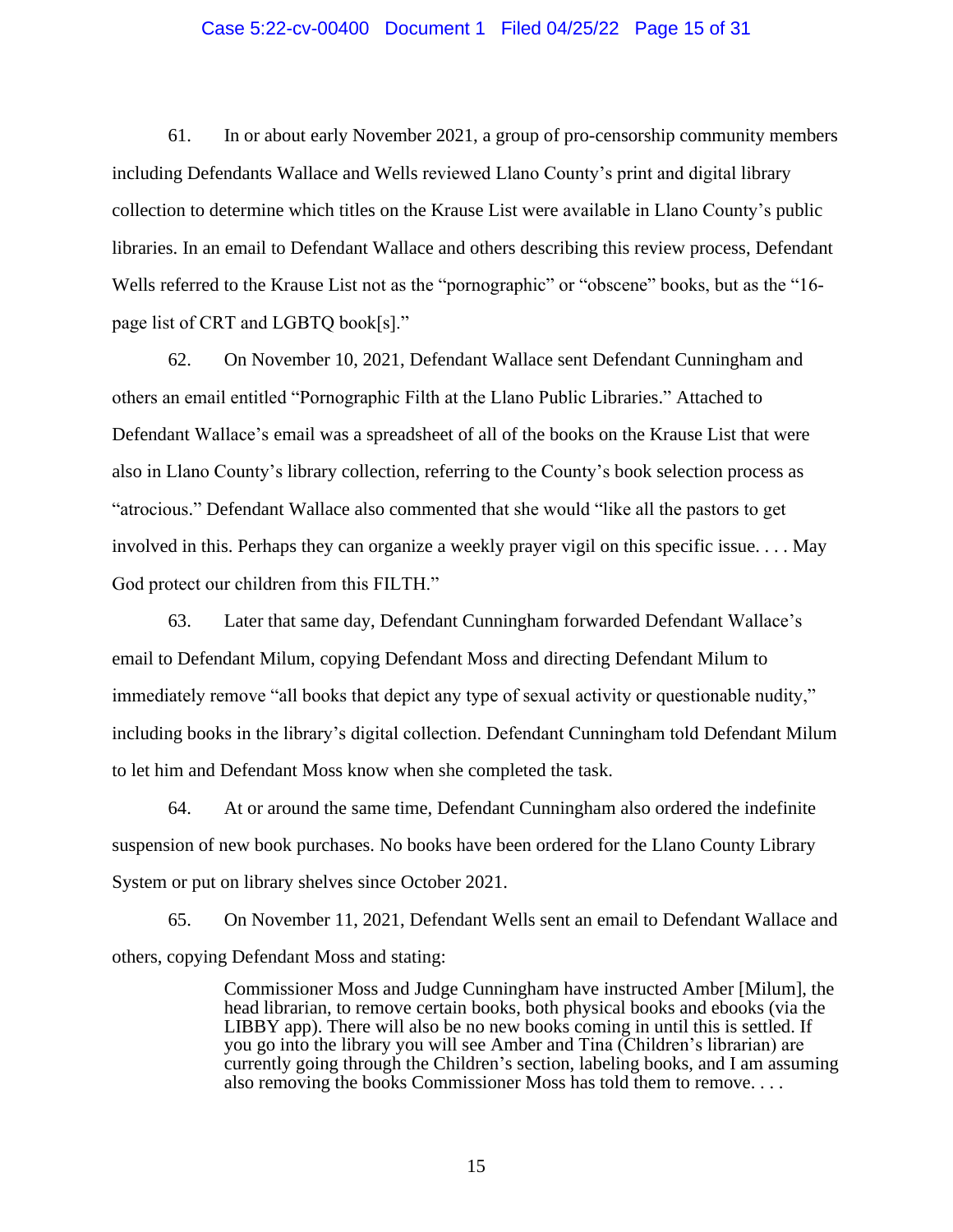### Case 5:22-cv-00400 Document 1 Filed 04/25/22 Page 16 of 31

Commissioner Moss, we are very grateful for your help in this situation and all you have done to begin to remedy it!

66. Working off Defendant Wallace's derivative list of Krause List books available in Llano County's collection, Defendant Milum compiled an Excel spreadsheet entitled, "Bonnie Wallace book list 2021.11.12," which listed additional information next to each Krause List book on Llano County shelves, including its call number, its library branch location, and which librarian purchased the book (the "Bonnie Wallace Spreadsheet").

67. On November 12, 2021—the same date listed on the spreadsheet that Defendant Milum compiled—Defendants removed several books on the Bonnie Wallace Spreadsheet from the Llano Library Branch shelves, including, for example, *Caste: The Origins of Our Discontents*, *They Called Themselves the K.K.K.: The Birth of an American Terrorist Group*, *Being Jazz: My Life as a (Transgender) Teen*, and *Spinning*. None of these books contain any obscenity or pornography.

68. *Caste* was written by Pulitzer Prize winning journalist Isabel Wilkerson. *Caste* posits that throughout its history, America has been shaped by a hidden caste system, a rigid hierarchy of human rankings, that influences people's lives and behavior. Wilkerson links this system in America to the caste systems of India and Nazi Germany, and explores common features of caste systems across civilizations. She also points forward to ways America can move beyond the artificial and destructive separations of human divisions, and toward hope in our common humanity. *Caste* has received starred reviewsfrom Kirkus Reviews, Publisher's Weekly, Library Journal, and Booklist, and won numerous literary awards, including the #1 *New York Times* Bestseller, the #1 Nonfiction Book of the Year by *Time*, the *Los Angeles Times* Book Prize and Oprah's Book Club.

69. *They Called Themselves the K.K.K.* is a nonfiction book that narrates the history and origin of the Ku Klux Klan through various primary sources, including interviews and personal accounts, congressional documents, diaries, photographs, and other historical records. It has received starred reviews from Kirkus Reviews, Publishers Weekly, The Horn Book, Booklist, and School Library Journal. It has also won several literary awards, including the 2011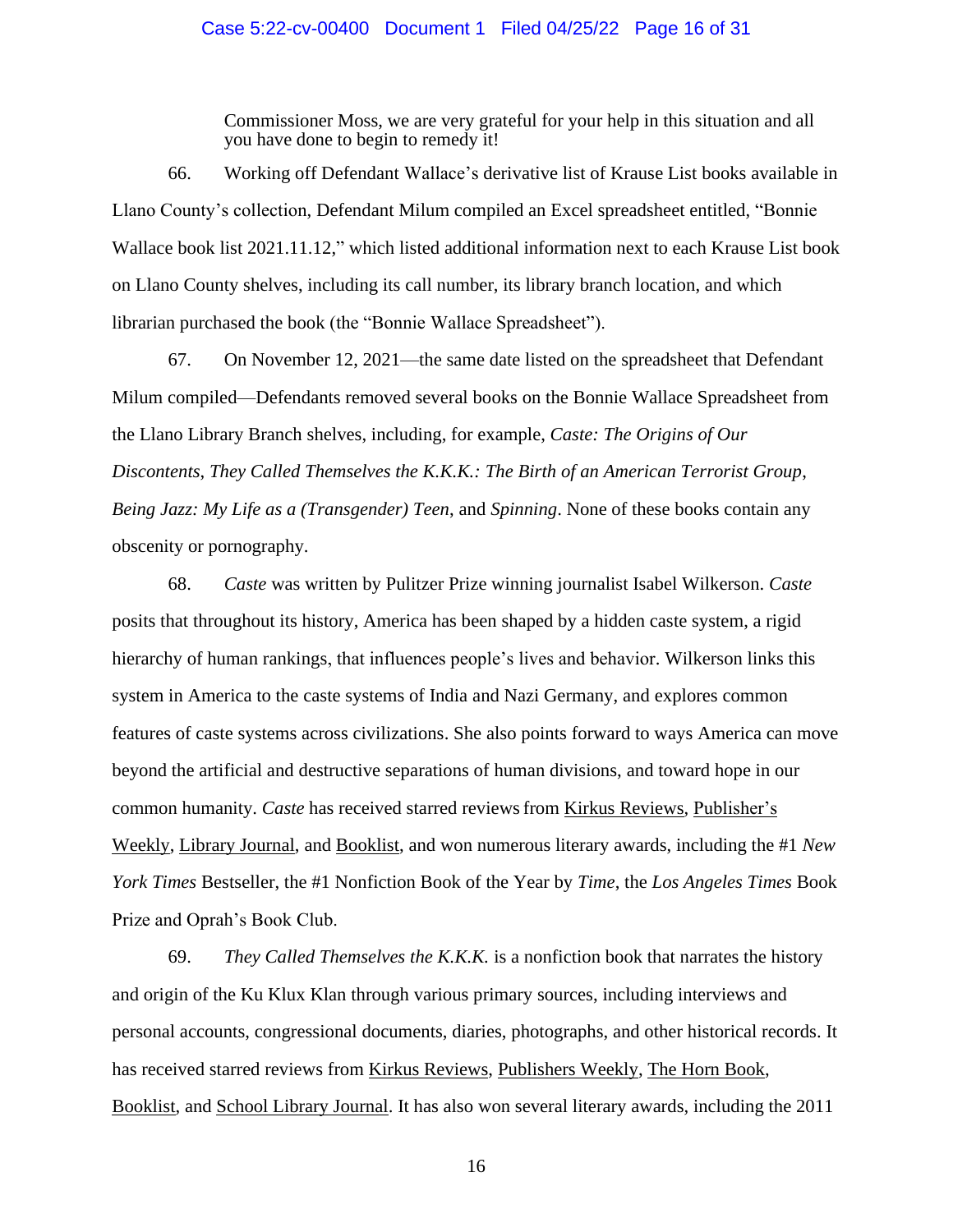#### Case 5:22-cv-00400 Document 1 Filed 04/25/22 Page 17 of 31

Booklist Top 10 Black History Books for Youth, the 2010 Kirkus Best Young Adult Books, the 2011 Notable Books for a Global Society, and the 2011 Young Adult Library Services Association's Award for Excellence in Nonfiction Finalist.

70. *Being Jazz* is a memoir written by a transgender woman, Jazz Jennings, who recounts the bullying, discrimination, and rejection she faced during her teenage years because of her identity. Jennings was the youngest recipient of Equality Florida's "Voice for Equality" Award, was honored and recognized at the 2013 GLAAD Awards, where she met former President Bill Clinton, received the Harvey Milk and Pride Center's Diversity Honors Youth Award in 2015, and was named as one of *Time Magazine*'s Most Influential Teens for 2014- 2015, and *Huffington Post*'s 14 Most Fearless Teens of 2014. *Being Jazz* has also received numerous literary awards, including the 2016 Best Books for Teens, the 2016 Booklist Book Review Stars, and the 2017 Rainbow List for Young Adult Nonfiction.

71. *Spinning* by Tillie Walden is a coming-of-age graphic memoir (*i.e.*, a book told in comic-strip format instead of traditional written prose). It chronicles Walden's adolescence as a competitive figure skater while she navigates moving with her family from New Jersey to Texas, explores her identity and attraction to another girl, and experiences alienation and bullying in her new community. It has received starred reviews from Kirkus Reviews, Publishers Weekly, and Booklist. It has also won numerous literary awards, including the New York City Public Library Notable Best Book for Teens, the Chicago Public Library Best Book of 2017, the 2018 YALSA Great Graphic Novel, the 2017 Booklist Youth Editors' Choice, and the Eisner Award for Best Reality-Based Work, making Walden one of the youngest Eisner Award winners ever at age 22.

72. Plaintiffs had no notice or opportunity to be heard before the Banned Books were removed and censored. Defendants simply took them off library shelves and deleted them from the collection catalog.

73. In or about mid-November 2021, Defendant Milum ordered Suzette Baker to remove the Banned Books and all titles on the Bonnie Wallace Spreadsheet from the Kingsland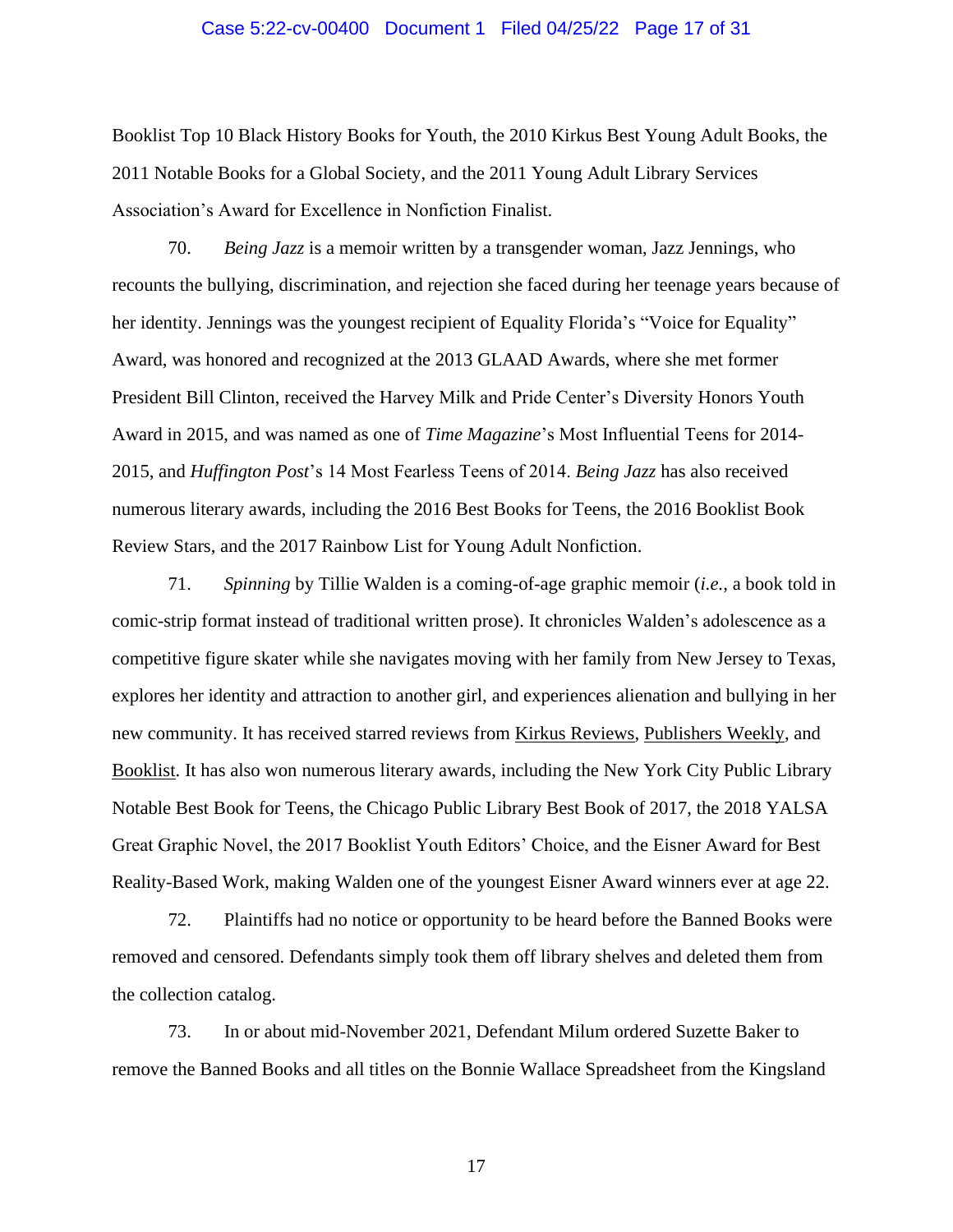### Case 5:22-cv-00400 Document 1 Filed 04/25/22 Page 18 of 31

Library Branch shelves. Ms. Baker refused and told Defendant Milum that removing these books would constitute censorship.

74. Defendant Milum personally removed at least one other title on the Bonnie Wallace Spreadsheet from the Kingsland Library Branch shelves, *How to Be an Anti-Racist*, and hid it behind the front desk.

### **G. Defendants Close Llano County's Public Libraries for Three Days to Hunt for "Inappropriate" Books**

75. On December 13, 2021, the Commissioners Court voted to close the libraries to the public for three dates from December 20 to December 23, 2021, to conduct a private review of the "appropriateness" of books on library shelves in the teen and children's sections. The Commissioners Court did not define "appropriateness" or otherwise explain the criteria employed in this review.

76. Although the Commissioners Court declined to define their censorship criteria publicly, Defendant Wells explained in an email that Defendant Moss's plan to close the library for three days was "entirely devoted to removing those books that contain pornographic content," and that she had sent him the Excel spreadsheet with the Krause List titles, commenting: "hopefully that will help also." In the same email, Wells wrote that "Commissioner Don truly is a God-send!!" and that she would be thanking Defendant Jerry Don Moss at the next Tea Party meeting for refusing to meet with a member of the public who had referred to his book removals as "censorship."

77. On December 14, 2021, Defendant Wells sent an email to Defendants Wallace and Schneider regarding the December 13 Commissioners Court meeting, stating:

> God has been so good to us and given us favor in the eyes of the community and the commissioners. I am very thankful to Him for sending all of you to fight this battle for the protection of the hearts and minds of the kids of Llano. Please continue to pray for the librarians and that their eyes would be opened to the truth.

### **H. Defendants Permanently Terminate Access to OverDrive**

78. In or about November 2021, following the creation and dissemination of the Bonnie Wallace Spreadsheet, Defendants discovered that two books on the Spreadsheet from the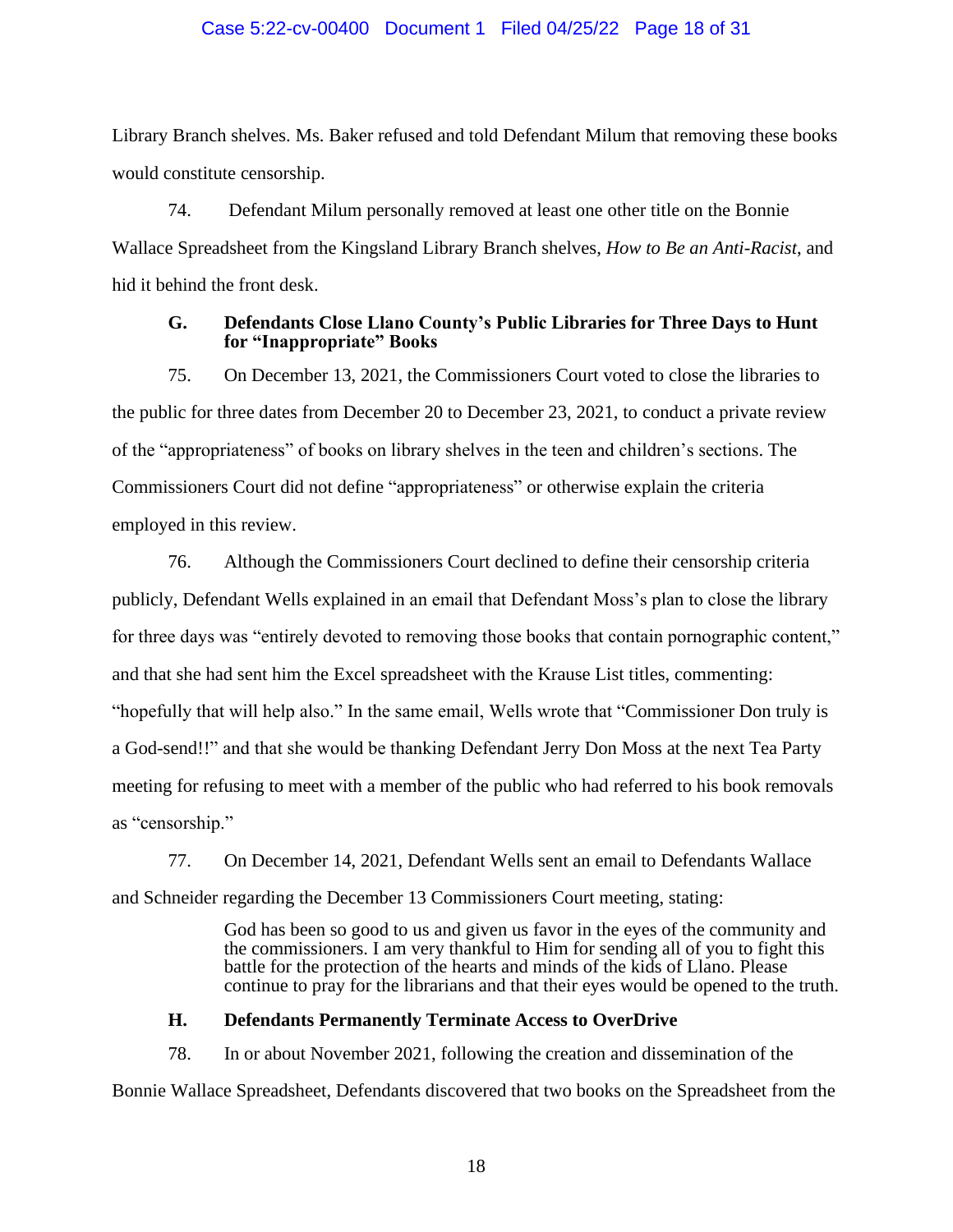### Case 5:22-cv-00400 Document 1 Filed 04/25/22 Page 19 of 31

Krause List were accessible to Llano County library patrons on OverDrive, Llano County's curated collection of over 17,000 digital ebooks and audiobook titles. According to emails sent by Defendants Wallace and Wells, they believed that OverDrive contained some of the "worst" titles on the Krause List.

79. Defendants initially attempted to remove the two Krause List books from OverDrive, but soon realized that OverDrive has no mechanism to remove or restrict access to individual book titles available in its digital consortium.

80. On December 1, 2021, Defendant Cunningham sent Defendant Milum an email asking various questions about how children could be restricted from accessing OverDrive.

81. Defendant Milum responded by proposing parental control options that could be implemented on OverDrive to restrict children's access to mature content—controls which would have filtered out the two Krause List books.

82. Defendant Milum explained to Defendants Moss and Cunningham that discontinuing OverDrive entirely, including for adult users, would "be a disservice to most of our patrons. We have a lot of elderly patrons who only use overdrive and our travelers do as well. I hope these options will be a comfort to parents that there is something that can help."

83. Over the next two weeks, Defendant Milum and other Llano County librarians continued to attempt to persuade Defendants that the proposed parental controls were sufficient to address any purported concerns about children using OverDrive. Other Llano County librarians, including Suzette Baker, argued that the County's entire adult population should not be precluded from accessing the tens of thousands of books on OverDrive solely because of two Krause List books.

84. Although OverDrive's parental controls offered a reasonable means to protect children—Defendants' purported reason for wanting to restrict the books in the first place— Defendants rejected this option.

85. An email sent by Defendant Wells on December 2, 2021, confirms that Defendants would be satisfied only with a digital library collection over which they had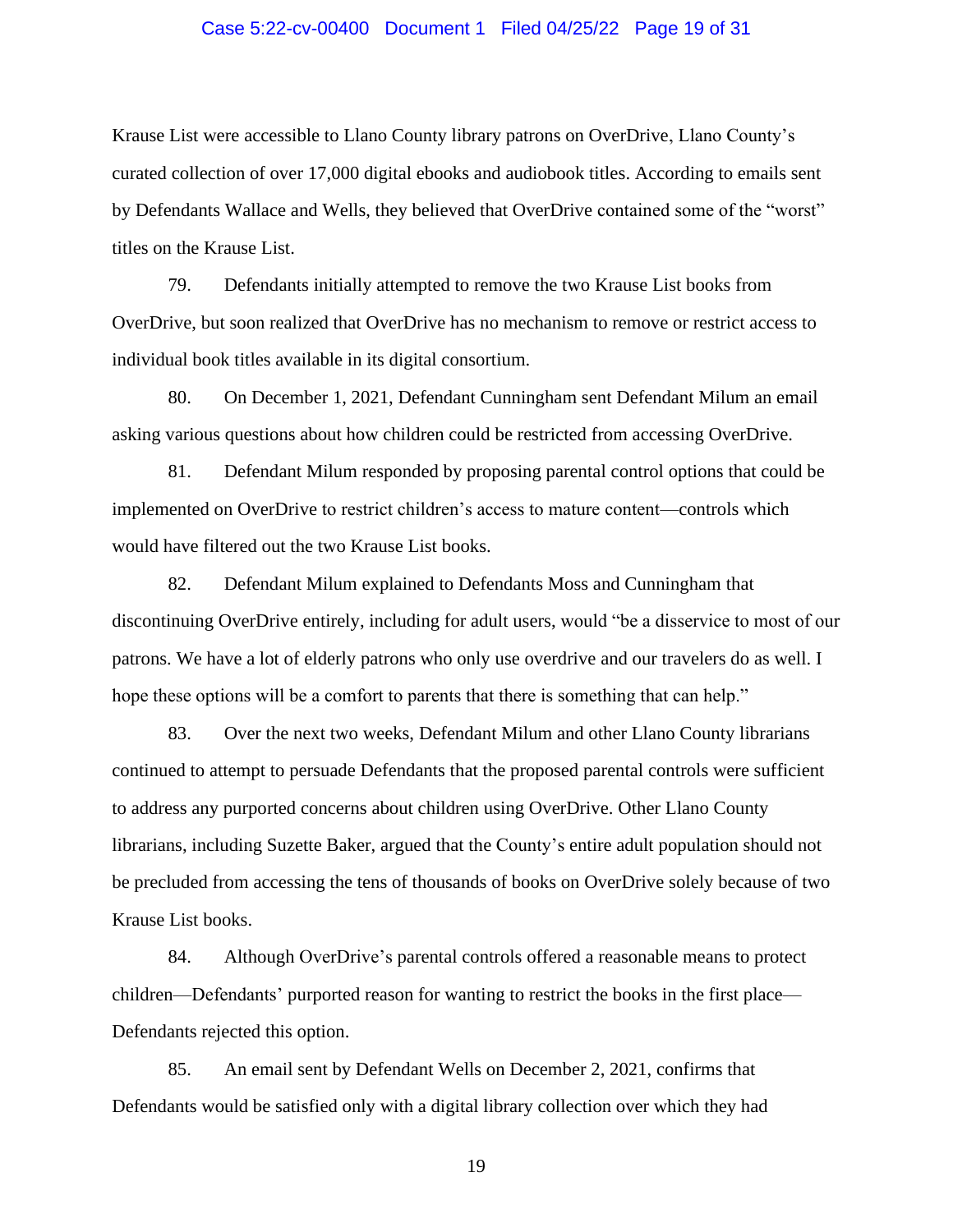### Case 5:22-cv-00400 Document 1 Filed 04/25/22 Page 20 of 31

complete and total control. Defendant Wells stated that Defendant Moss's first agenda item for the upcoming December 13, 2021 Commissioners Court meeting was "substituting OverDrive with a system that support[s] our library only, so we choose the books. . . . If that is not an option then no ebooks until it can be remedied."

86. At the December 13, 2021 Commissioners Court meeting, the Commissioners voted unanimously to suspend access to OverDrive for all users—including accounts for both children and adults.

87. On December 14, 2021, Defendant Wells sent an email celebrating the Commissioner Court's decision to suspend OverDrive, exclaiming: "[T]his is where the worst books have been available to minors, so praise God for this immediate solution!"

88. Although the Commissioners' OverDrive suspension was originally framed as a temporary solution, it later became Defendants' permanent solution.

89. Defendants initially researched other options for digital book collections, such as Bibliotheca, but ran into the same problem. As Defendant Cunningham framed it on December 21, 2021: "I understand Bibliotheca is an option, but from what I can see that service also has OverDrive inventory…"

90. Defendants did not suspend OverDrive for financial or economic reasons. In fact, some of the replacement options that Defendants researched would have been more costly on an annual basis than OverDrive.

91. A week after the Commissioner Court's vote, a patron emailed a Llano County librarian asking why OverDrive had been suspended: "[My spouse] says Court stopping overdrive because of books available, critical race theory, etc. I guess money." The librarian responded, "It's not because of money. [Your spouse's] guess is closer."

92. In late December 2021, Defendant Cunningham emailed Defendant Milum stating, "we probably need to turn OverDrive back on for adults."

93. On January 10, 2022, the Commissioners Court instructed Defendant Milum to find a mechanism to prevent minors from accessing OverDrive altogether.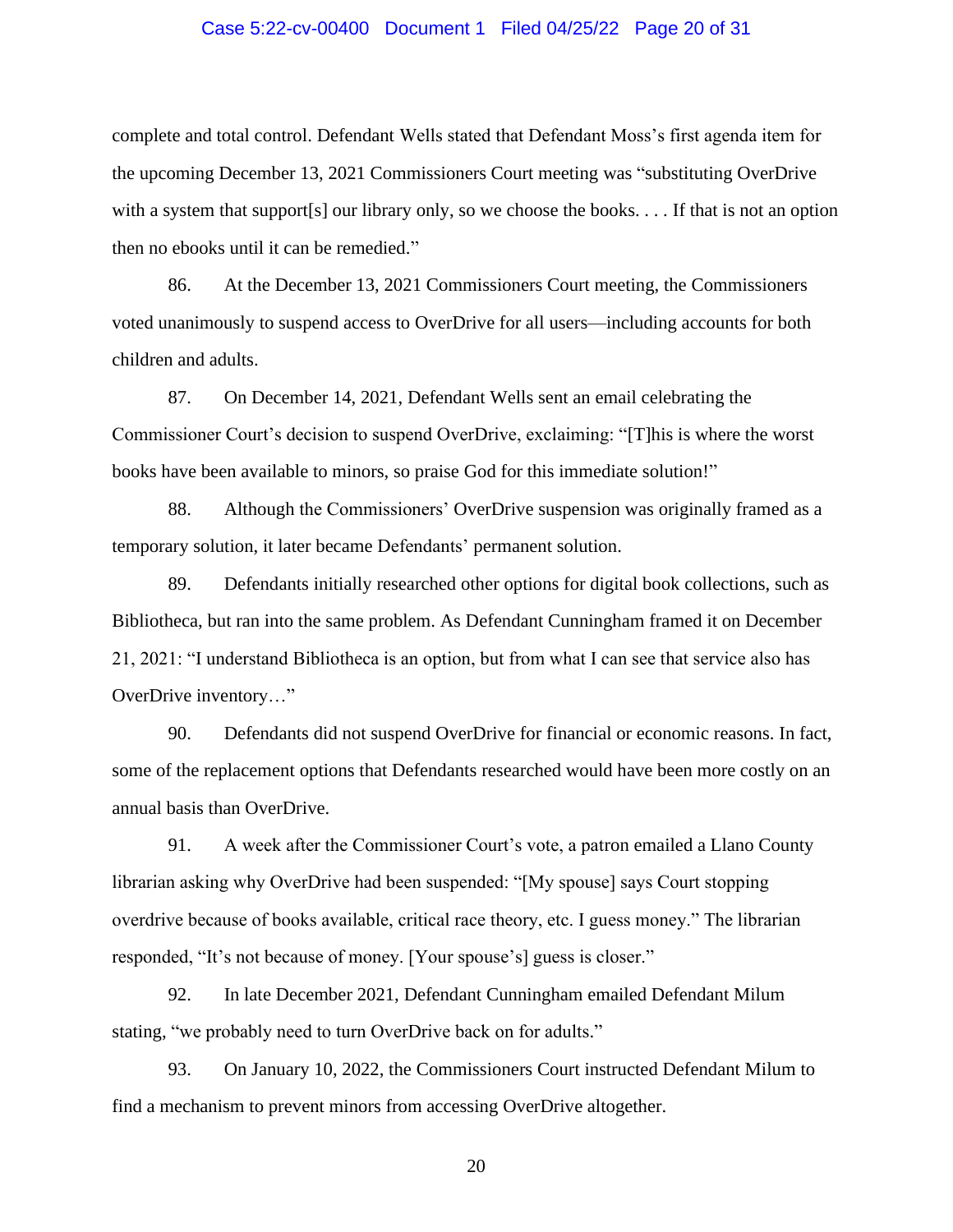### Case 5:22-cv-00400 Document 1 Filed 04/25/22 Page 21 of 31

94. On January 24, 2022, Defendant Milum presented a solution to the Commissioners Court that would have excluded minors from OverDrive and permitted access to adults only. Once again, this solution did not satisfy Defendants. The Commissioners refused to reinstate OverDrive access for adults, and delegated any future decisions regarding OverDrive or a replacement digital book collection to the New Library Board.

95. Defendants never reinstated OverDrive access for its library patrons. Nor have Defendants replaced OverDrive with any other digital collection of ebooks and audiobooks.

96. Defendants' decision to terminate OverDrive has had a substantial and profound impact on the Llano County community. In the two years prior, Llano County library patrons collectively checked out over 7,930 titles on OverDrive. Moreover, the termination cut off easy access to library books for the elderly, people with disabilities, and those otherwise unable to visit a physical library in Llano County.

97. Because Defendants were unable to remove two Krause List books that offended their politics and personal sensibilities, Defendants instead opted to remove access to OverDrive altogether, preventing all library patrons in Llano County from accessing OverDrive's digital collection of more than 17,000 books.

#### **I. Defendants Restructure the Library Board and Appoint New Members**

98. In or about January 2022, the Commissioners Court voted to dissolve the existing library board—whose members came from the Friends of the Library groups and the Women's Culture Club—and packed the New Library Board with political appointees, including many of the people who had advocated for banning the Health Education Picture Books and books on the Krause List, some of whom did not even have library cards prior to their appointment.

99. In particular, Defendants Baskin, Wallace, Wells, and Schneider were appointed to the New Library Board by the Commissioners Court. It was at this point that Baskin, Wallace, Wells, and Schneider's advocacy shifted from personal expression to making decisions and taking unconstitutional actions under color of state law.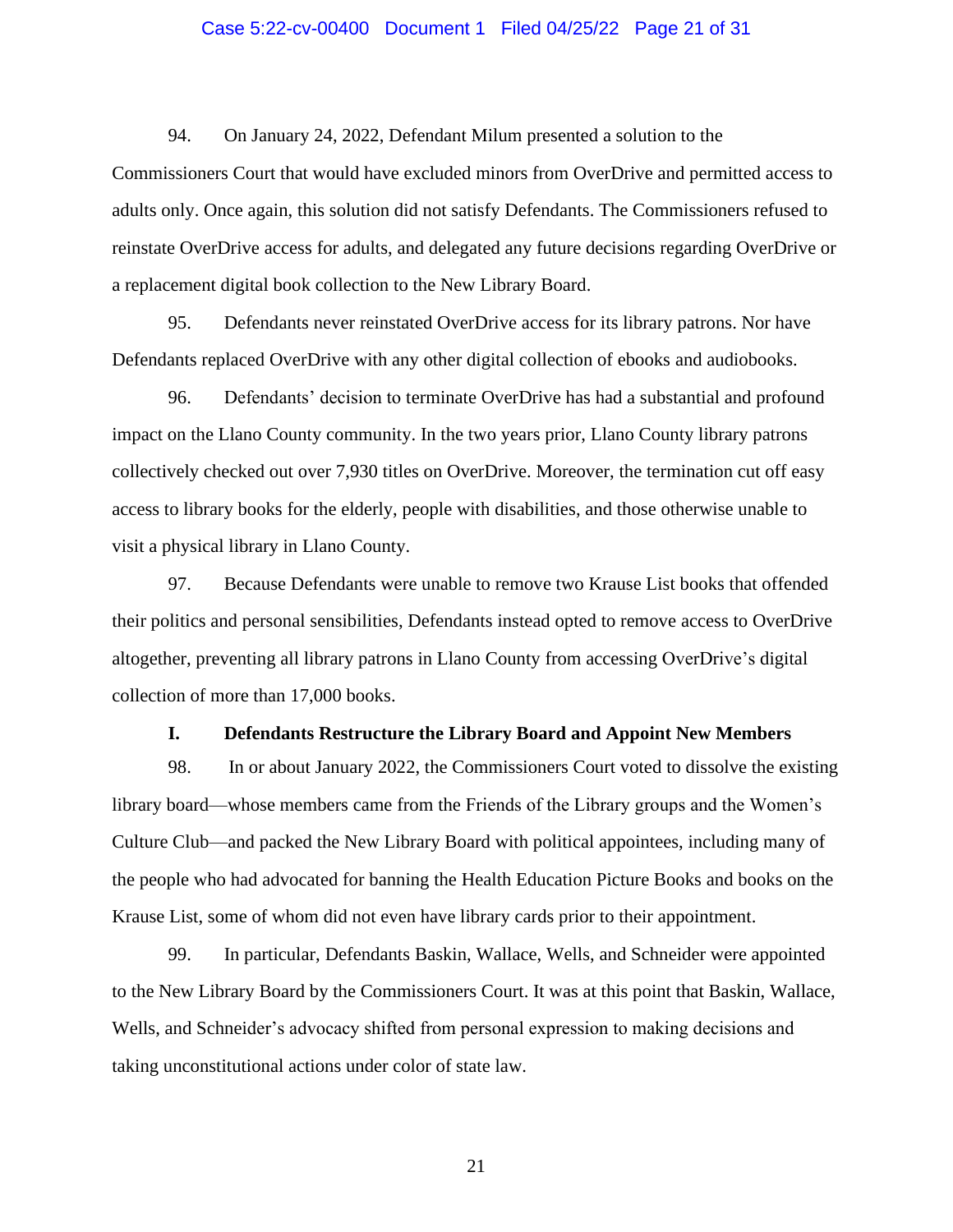### Case 5:22-cv-00400 Document 1 Filed 04/25/22 Page 22 of 31

100. By design, New Library Board members could only be hand-picked by the Commissioners Court. As Wells wrote in an email on December 2, 2021, "[the New Library Board] will be by appointment, not for whoever wants to join - which is good because we were worried about that."

101. Although several Plaintiffs wanted to be members of the New Library Board, the Commissioners refused to consider them for the position because of Plaintiffs' public stances against ongoing censorship efforts in the County.

102. Plaintiff Richard Day, for example, was Commissioner Peter Jones's initial appointee for the New Library Board—a decision that was reported in the local paper. Plaintiff Day was more than qualified for the position; he holds a master's degree in Library and Information Science, previously managed the rare books collection at the University of Texas Medical Branch in Galveston, and formerly served on a library board in Wichita Falls. But Commissioner Jones later revoked the appointment, informing Plaintiff Day over the phone that Day was not fit to serve on the New Library Board because of his "politics."

103. Similarly, Plaintiff Jeanne Puryear, who was on the prior library board before the Commissioners Court voted to fire her and all other board members, was told by Defendant Moss that he would not consider her for the New Library Board because he wanted to bring in entirely new people such as Defendants Wells and Schneider.

104. Plaintiff Rebecca Jones asked to be considered for the New Library Board through voicemails, emails, and faxes to Defendants Moss and Cunningham. She never received a response.

105. Plaintiff Leila Green Little wrote a letter to the Commissioners Court formally applying to serve on the New Library Board. In addition to listing her many credentials, she also implored Defendants not to remove access to OverDrive. Plaintiff Little hand-delivered five copies of the letter to the County Commissioners' office—one for each of Defendants Cunningham, Moss, Jones, Sandoval, and Raschke. Plaintiff Little also never heard back.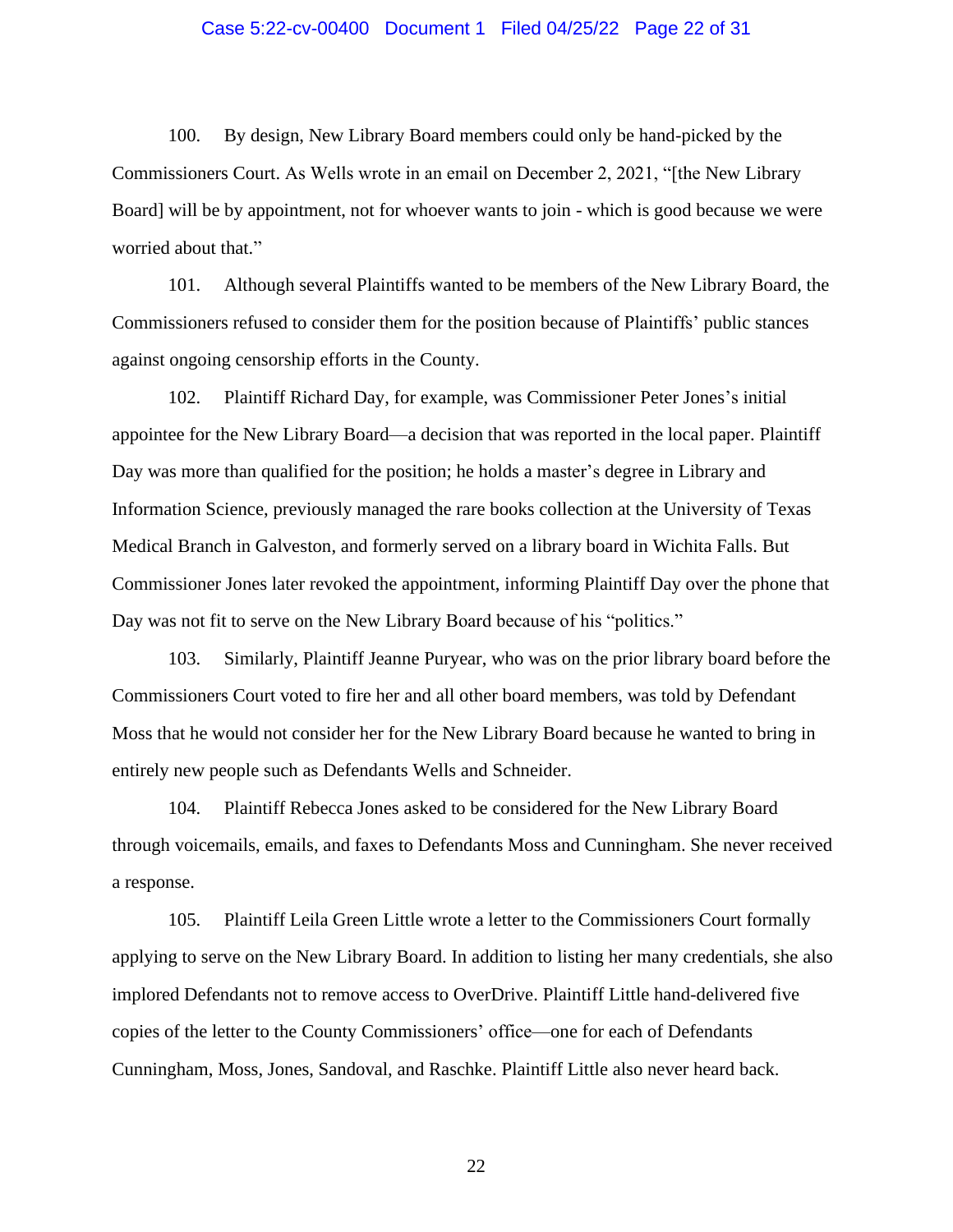### Case 5:22-cv-00400 Document 1 Filed 04/25/22 Page 23 of 31

106. The Commissioners Court's purported purpose for "restructuring" the New Library Board *(i.e.*, firing and re-appointing new members) was to task the new members with amending existing library policies, including book collection and book removal procedures, and presenting the updated policies and procedures to the Commissioners Court for final approval.

107. In voting to dissolve the existing library board in or about January 2022, the Commissioners Court also voted to rename it the "Library *Advisory* Board." Notwithstanding this name change, the New Library Board is "advisory" in name only. To date, the New Library Board has made several decisions without receiving the Commissioners Court's final approval.

108. For example, without oversight by or approval from the Commissioners Court, the New Library Board formed the "Collection Review Committee," an internal committee tasked with reviewing "books that are questionable" and deciding whether or not they are "appropriate" for Llano County's public libraries. There are no designated criteria governing the review of such books, no public notice as to when such books are to be considered by the Collection Review Committee, no public hearings of the Collection Review Committee, and no appeals process when the Collection Review Committee has deemed a book inappropriate and unsuitable for Llano County library shelves.

109. In addition, the New Library Board has tasked itself with creating and implementing an amended library materials collection policy (*i.e.*, the library's official set of procedures dictating how new books are purchased and how old books are weeded) without seeking or intending to seek approval from the Commissioners Court. In or about January 2022, the New Library Board instructed Defendant Milum and Llano County librarians that all new books must be presented to and pre-approved by the New Library Board before they can be purchased or placed on library shelves.

110. On January 28, 2022, for example, Defendant Milum emailed the Lakeshore head librarian stating, "If you have a book list ready to be ordered let me know. I have to send them to the board for review."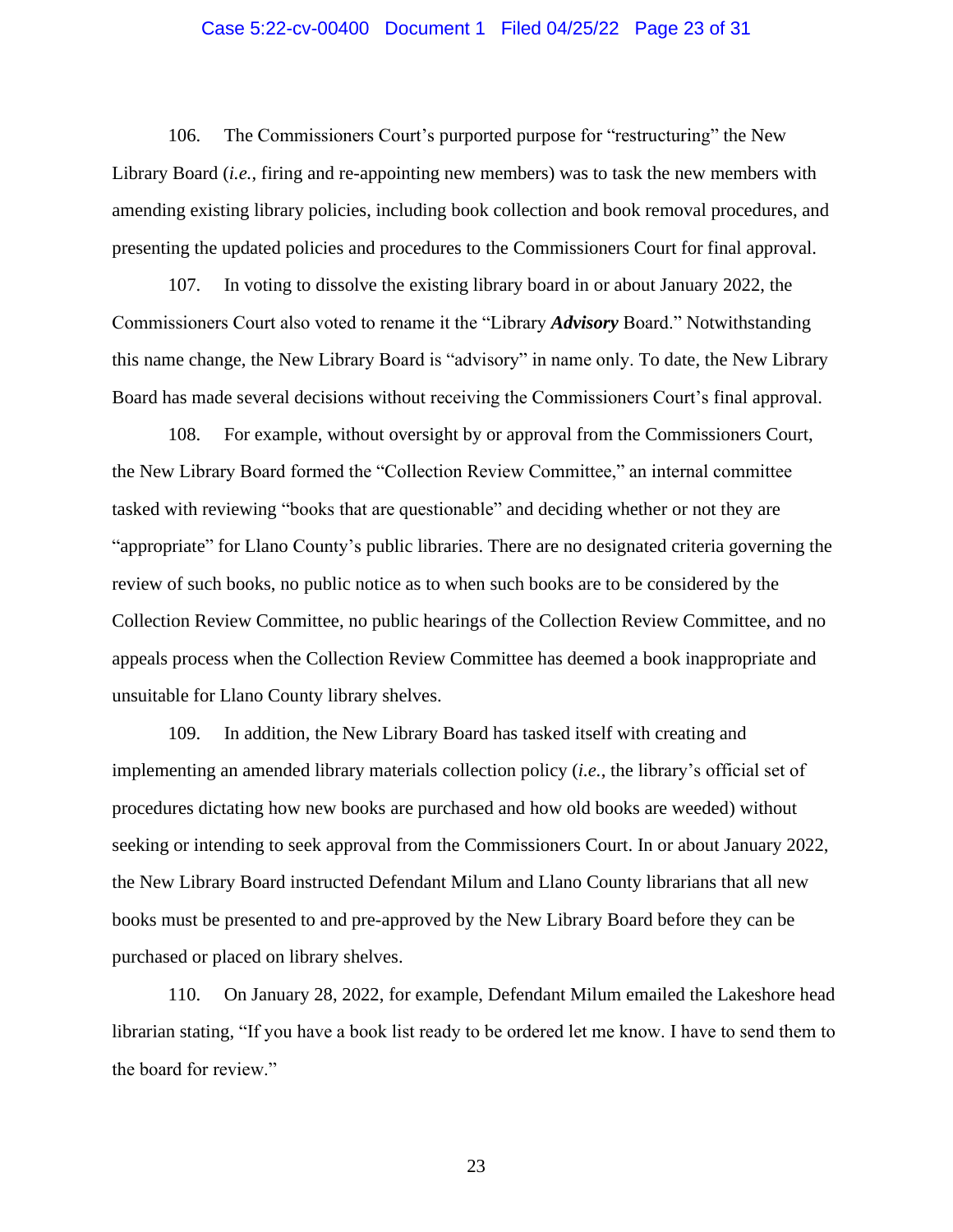#### Case 5:22-cv-00400 Document 1 Filed 04/25/22 Page 24 of 31

111. Although Llano County librarians have presented tentative book purchase lists to the New Library Board since implementing its book-approval requirement, the New Library Board has yet to actually approve any proposed or requested books. No new library books have been purchased for Llano County's library collection since October 2021.

112. For New Library Board decisions that have actually been presented to the Commissioners Court for review, such as the newly implemented New Library Board bylaws, the Commissioners have routinely adopted and "rubber stamped" decisions made by the New Library Board without exercising any independent judgment or discretion.

### **J. Defendants Bar the Public from Attending New Library Board Meetings**

113. For decades, Llano County's prior library boards held their meetings in public and welcomed public comment and participation.

114. In early 2022, the New Library Board's initial meetings, which took place in library meeting rooms, were also open to the public. That soon changed.

115. On January 19, 2022, Defendant Wells emailed Defendant Moss about the New Library Board meeting that took place that day, stating: "There were three or four patrons present and taking notes. That surprised a few of us. Would you be able to persuade Judge Cunningham to keep the meetings closed and only include appointed board members, bringing in Amber [Milum] when we need clarification, etc.[?] (Cheryll Mabray (Precinct 1) brought this up and most agreed with her.)."

116. On February 14, 2022, Defendant Cunningham sent an email to members of the New Library Board, stating: "please remember that you are not obligated to having a public comment component in your meetings." In the same email, Defendant Cunningham also banned staff librarians from attending New Library Board meetings. Defendant Milum passed this message onto the other County librarians, informing them by email that "[s]taff members are not to attend [Library] Board meetings. You may not use your vacation time to attend."

117. Three days later, at its February 17, 2022 meeting, the New Library Board stopped allowing public comments.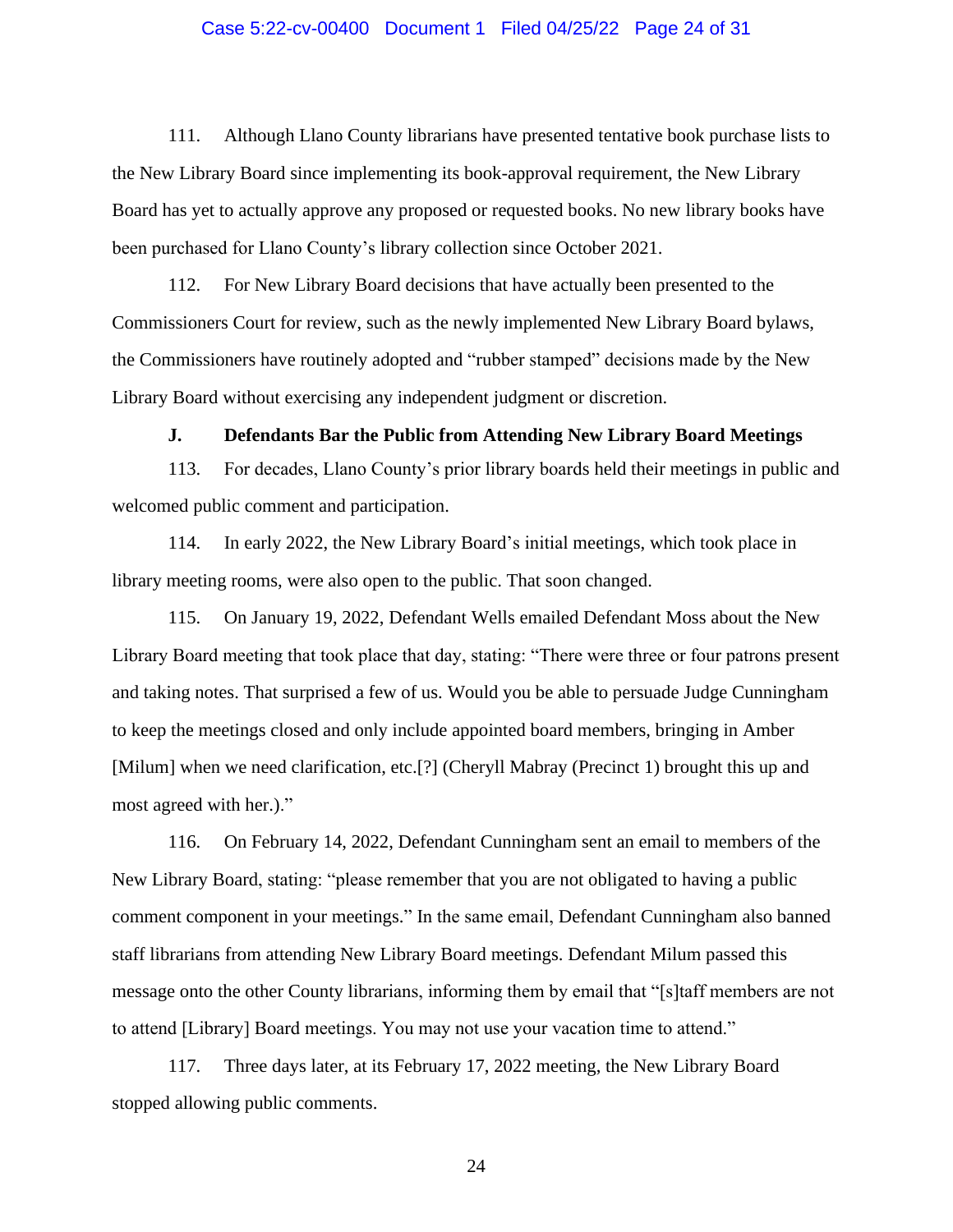### Case 5:22-cv-00400 Document 1 Filed 04/25/22 Page 25 of 31

118. On March 3, 2022, the New Library Board held a meeting to discuss whether it was subject to the requirements of the Texas Open Meetings Act ("TOMA") and the Texas Public Information Act ("TPIA"). The Board concluded that it would not be subject to these laws because it was now an "advisory," not a governmental, body.

119. During the meeting, a member of the New Library Board asked whether meeting notes taken by Defendant Milum would be considered public record, as she was the only County library staff member allowed to attend the New Library Board's meetings. When Defendant Wallace learned that the answer was yes, Defendant Milum's notes could become a public record subject to the TPIA, Defendant Wallace responded: "Take her pen."

120. Near the end of the meeting, Defendant Schneider made a motion to make all future Library Board meetings private. The New Library Board approved it unanimously, breaking with the decades-long tradition of prior library boards and successfully closing all future meetings to the public.

### **K. Defendants Withhold County Employee Communications**

121. Pursuant to the TPIA, Plaintiffs asked for all correspondence between Defendant Milum and library staff from February 12, 2022, through February 17, 2022.

122. Defendants did not produce all responsive correspondence, in violation of the TPIA. Plaintiffs learned of at least one responsive email from another source—an email that Defendants had not produced in response to Plaintiffs' TPIA requests.

123. Further, the County has wholly refused to produce any communications between, or records created by, members of the New Library Board.

124. Defendants' violations of the TOMA and TPIA provide additional evidence of their intent to censor and conceal the facts underlying their unconstitutional actions.

### **L. Defendants Fire Dissenting Librarian Suzette Baker**

125. From the very start of Defendants' censorship campaign, the head of the Kingsland Library Branch, Suzette Baker, refused to abide by Defendants' unconstitutional orders—a decision that ultimately cost her her job.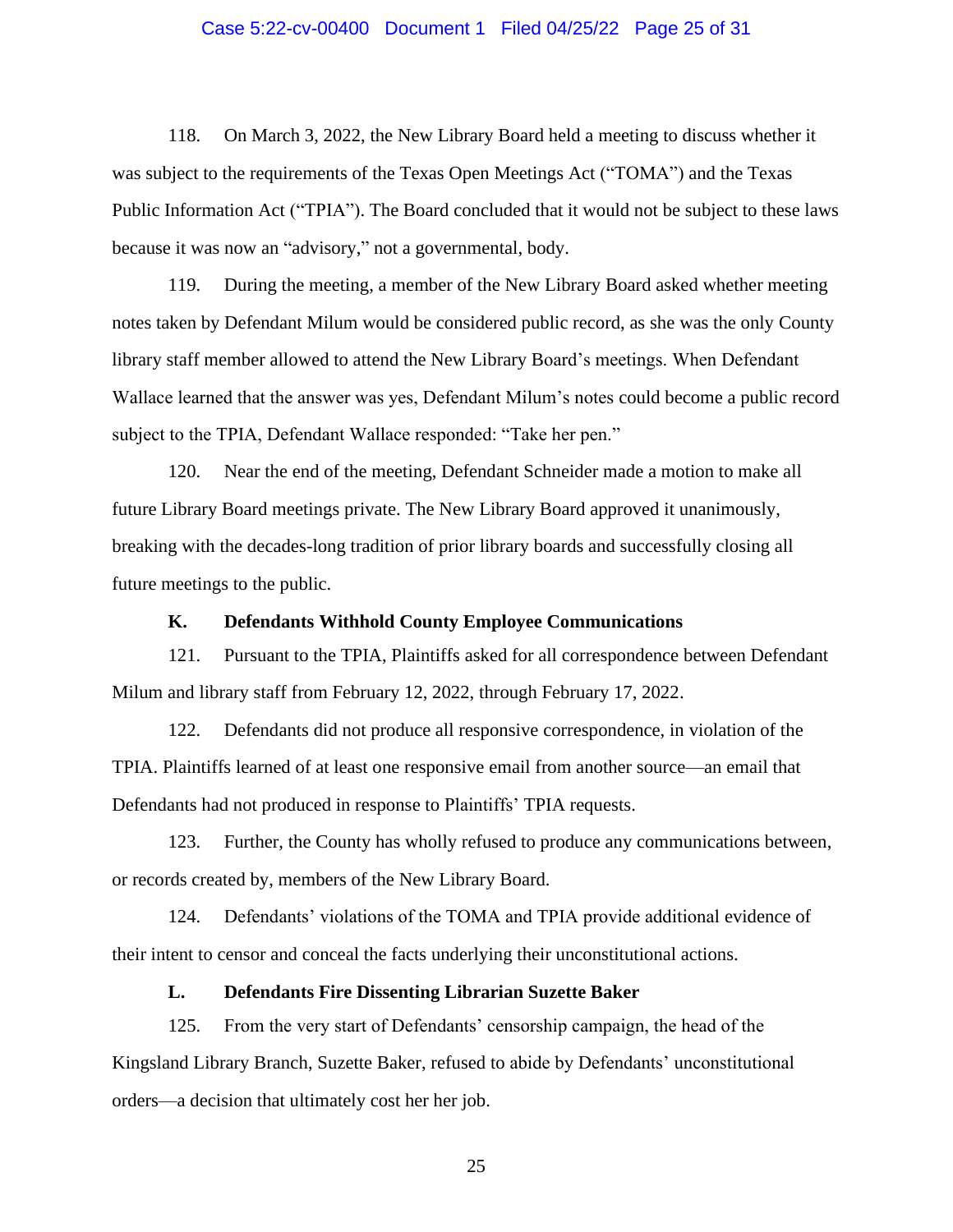### Case 5:22-cv-00400 Document 1 Filed 04/25/22 Page 26 of 31

126. Each time Defendant Milum directed Ms. Baker to move children's books into the adult section of the library, remove books on the Bonnie Wallace Spreadsheet from library shelves, or otherwise do Defendants' censorship bidding, Ms. Baker said no.

127. For example, in or about mid-November 2021, Defendant Milum ordered Ms. Baker to remove all titles on the Bonnie Wallace Spreadsheet from the Kingsland Library Branch shelves. Ms. Baker refused and told Defendant Milum that removing these books would constitute censorship. Ms. Baker also told Defendant Milum that she should consult with the county attorney because Milum's actions and orders were illegal and in violation of the First Amendment.

128. On another occasion, Ms. Baker discovered that Defendant Milum had removed *How to Be an Anti-Racist*—a book on the Krause List and on the derivative Bonnie Wallace Spreadsheet—from the Kingsland Library Branch shelves and hid it behind the front desk. Ms. Baker immediately put the book back on the shelves.

129. Ms. Baker, a book lover with a quick wit, was well known in Kingsland for the quippy signs she would put on the library message board out front to attract visitors.

130. In or about February 2022, Ms. Baker put up one such sign in front of the Kingsland Library that said, "We put the 'lit' in literature." This sign had a double meaning. "Lit" referred to the slang word for cool or fun, and also referenced the recent book burning that happened in Tennessee.

131. Inside the library, Ms. Baker set up a display of books next to a sign that said, "Come check out our 'lit' books!" The book display contained an assortment of historically banned books like *1984*, *To Kill a Mockingbird*, and *Fahrenheit 451*. It also had some of the books from the Bonnie Wallace Spreadsheet that she had been ordered—and refused—to remove, including *How to Be an Anti-Racist* and *Between the World and Me*.

132. The next day, Defendant Milum came to the Kingsland Library and ordered Ms. Baker to take down the message board sign and corresponding book display. Defendant Milum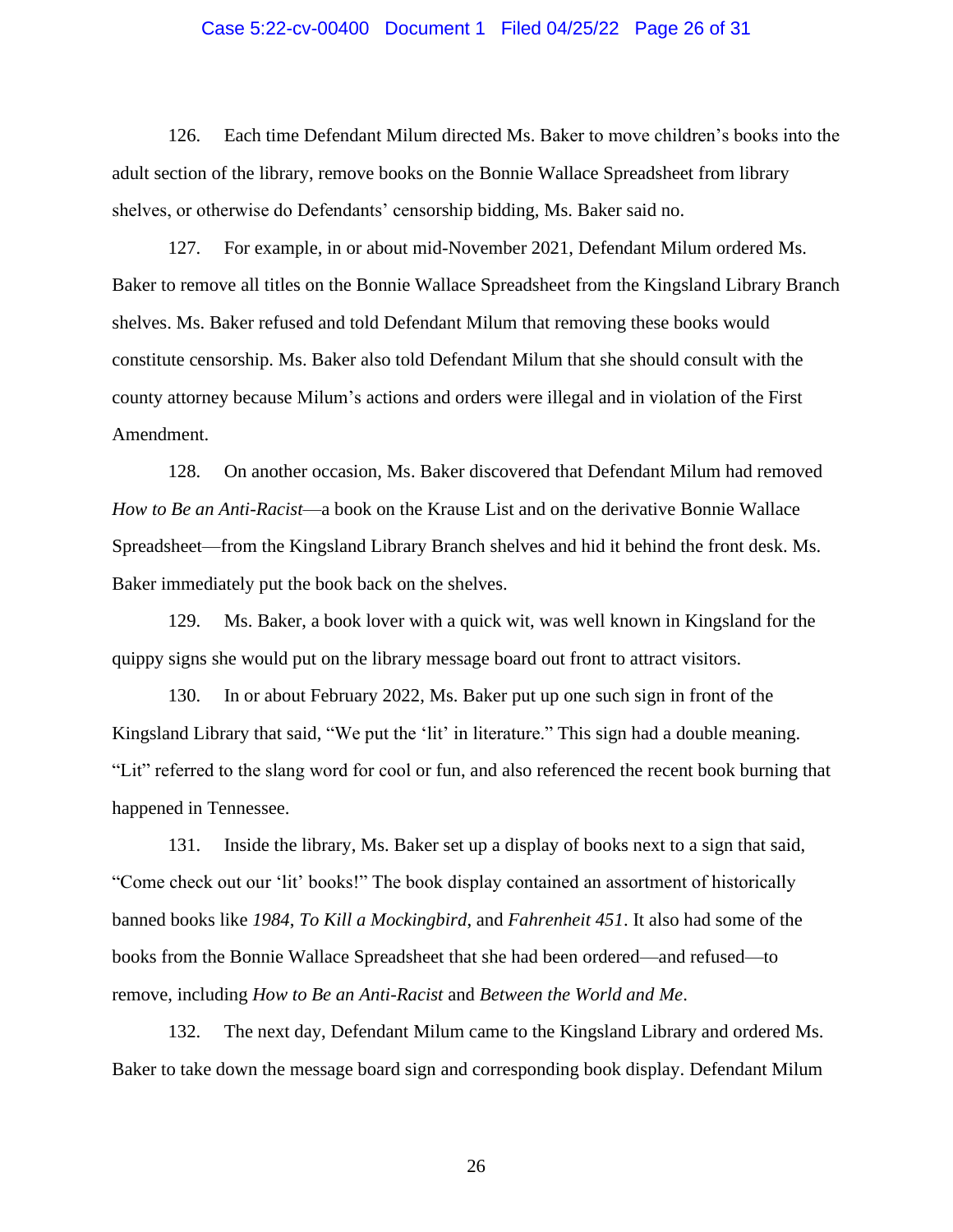### Case 5:22-cv-00400 Document 1 Filed 04/25/22 Page 27 of 31

told Ms. Baker to remove the books from the Bonnie Wallace Spreadsheet from the display, and to put a replacement sign over the remaining books entitled, "Classics."

133. On February 9, 2022, Ms. Baker received a verbal warning from Defendant Milum for insubordination after attending the first two New Library Board meetings, both of which were held in public meeting rooms in the Kingsland Library where she worked.

134. On March 9, 2022, Defendant Milum fired Ms. Baker for the alleged offenses of "insubordination," "creating a disturbance," "violation of policies," and "allowing personal opinions to interfere with job duties and procedures."

### **M. Plaintiffs Are Suffering Immediate and Irreparable Harm**

135. Each day that Plaintiffs are deprived of their right of access to the Banned Books and OverDrive, they suffer immediate and irreparable injury. *Elrod v. Burns*, 427 U.S. 347, 373 (1976) ("The loss of First Amendment freedoms, for even minimal periods of time, unquestionably constitutes irreparable injury.").

136. Without success, Plaintiffs have attempted to locate and check out the Banned Books that Defendants have censored, including but not limited to, the Health Education Picture Books, *In the Night Kitchen*, *It's Perfectly Normal*, *Caste*, *They Called Themselves the K.K.K*, *Spinning*, and *Being Jazz*. Plaintiffs wish to exercise their First Amendment rights to access and receive information, but they are unable to do so because Defendants have removed the Banned Books and many others from the collection catalog and library shelves.

137. Also without success, Plaintiffs have attempted to access OverDrive using their Llano County library cards. Plaintiffs wish to exercise their First Amendment rights to access and receive information in the ebooks and audiobooks on OverDrive, but they are unable to do so because Defendants have permanently terminated OverDrive access for all Llano County library cardholders.

### **CLAIMS FOR RELIEF**

### **Count One: 42 U.S.C. § 1983, Violation of First Amendment – Viewpoint Discrimination**

138. All prior paragraphs are incorporated here by reference.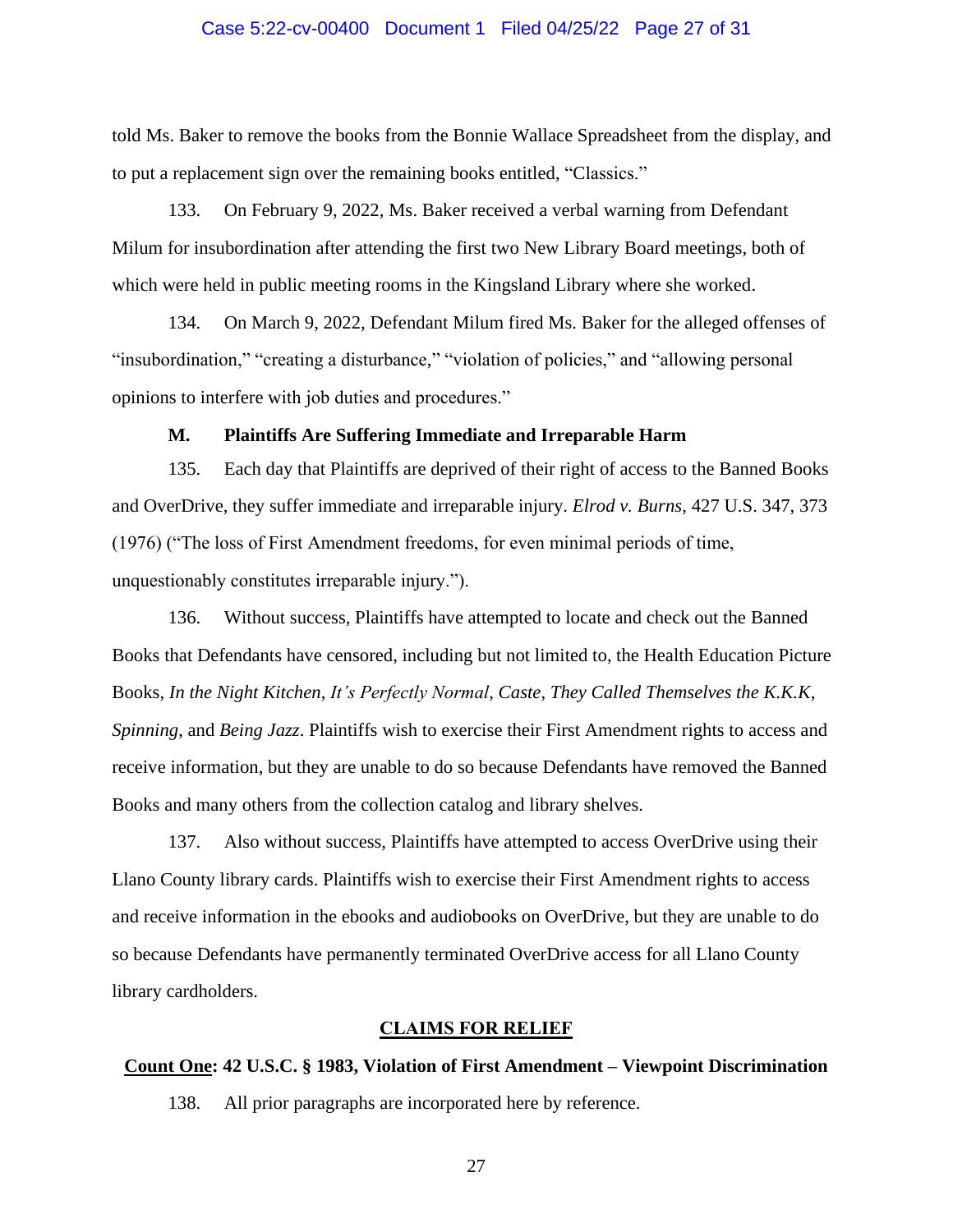#### Case 5:22-cv-00400 Document 1 Filed 04/25/22 Page 28 of 31

139. The First Amendment binds the State of Texas pursuant to the incorporation doctrine of the Fourteenth Amendment. In all of the following paragraphs, references to the First Amendment include the First Amendment as applied to the states through the Fourteenth Amendment.

140. The First Amendment protects the right to access and receive information and ideas. *Reno v. American Civil Liberties Union*, 521 U.S. 844 (1997).

141. This right is "vigorously enforced in the context of a public library, the 'quintessential locus of the receipt of information'" and the free marketplace of ideas. *Sund v. City of Wichita Falls, Texas*, 121 F. Supp. 2d 530, 548 (N.D. Tex. 2000) (quoting *Kreimer v. Bureau of Police*, 958 F.2d 1242, 1255 (3d Cir. 1992)).

142. Viewpoint discrimination is censorship based on a government actor's subjective judgment that the content of protected speech is offensive or inappropriate. Viewpoint discrimination is the most pernicious and egregious type of content-based suppression.

143. Defendants removed the Banned Books from library shelves and permanently terminated access to OverDrive for the entire County because Defendants subjectively disliked the content of the Banned Books.

144. Defendants removed the Banned Books on the basis of their message and content for the specific purpose of suppressing and censoring public access to the ideas and information contained within them.

145. Defendants issued a moratorium on all new book purchases to ensure that all new books added to the Llano County library collection would comport with Defendants' subjective beliefs, tastes, and values.

146. Defendants issued this book purchase moratorium for the specific purpose of suppressing and censoring public access to ideas and information which they subjectively disagree with or dislike.

147. Defendants' removal of the Banned Books, permanent termination of OverDrive access, and moratorium on all new book purchases thus constitutes impermissible and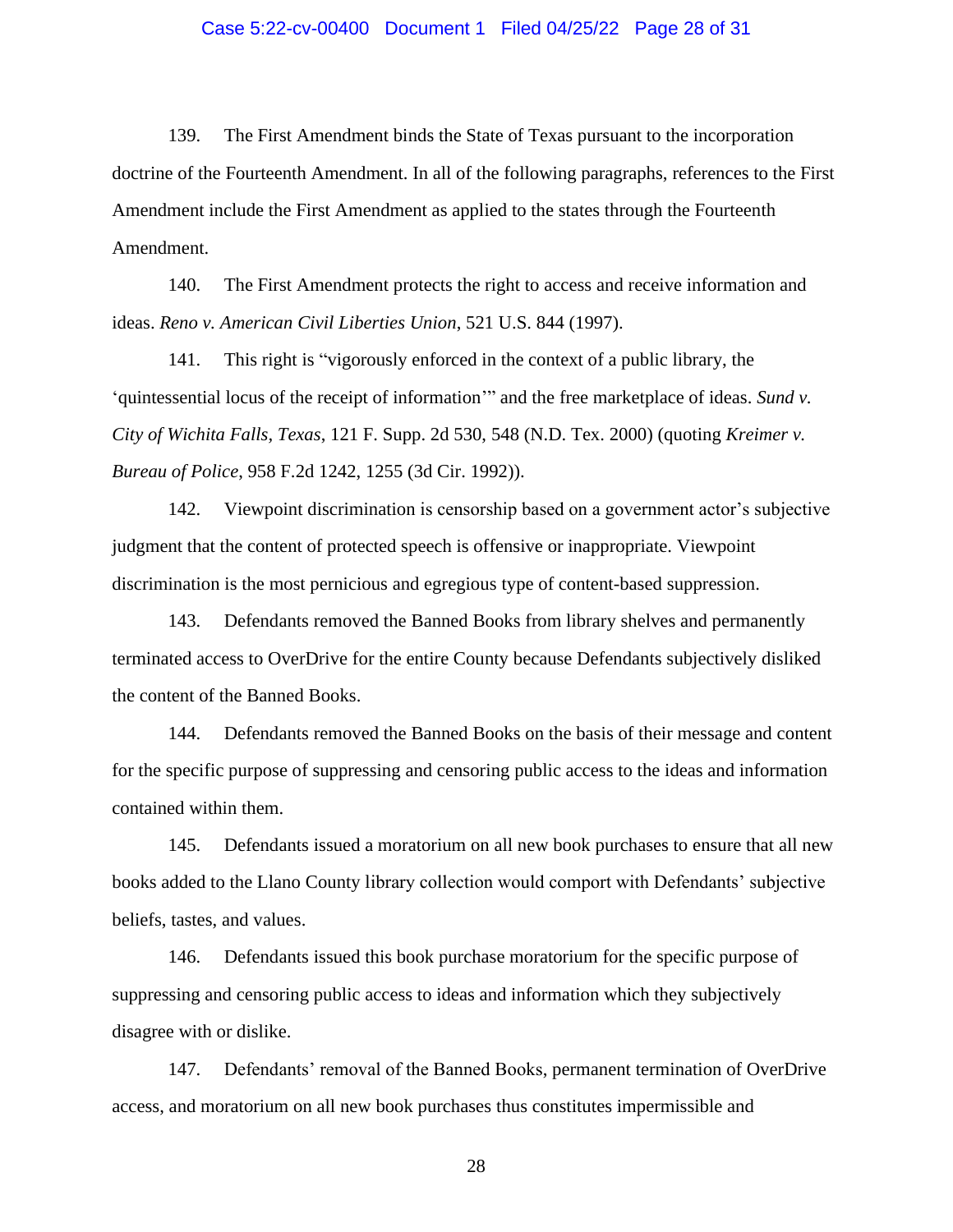### Case 5:22-cv-00400 Document 1 Filed 04/25/22 Page 29 of 31

unconstitutional content-based and viewpoint-based discrimination in violation of Plaintiffs' First Amendment rights.

148. As a result of Defendants' unlawful conduct, Plaintiffs have suffered and will continue to suffer irreparable harm, including violations of their First Amendment rights to access and receive information and ideas.

### **Count Two: 42 U.S.C. § 1983, Violation of Fourteenth Amendment – Due Process**

149. All prior paragraphs are incorporated here by reference.

150. The essential requirements of due process are proper notice and an opportunity to be heard. Here, Plaintiffs had neither.

151. Defendants deprived Plaintiffs of their constitutional right to access and receive information and ideas by removing the Banned Books and permanently terminating OverDrive access without providing any prior notice.

152. Defendants did not provide Plaintiffs with an opportunity to be heard—either at a meeting of the Library Board or in any other public forum—before the removal of the Banned Books and permanent termination of OverDrive occurred.

153. In fact, Defendants affirmatively opted to ensure that Plaintiffs would never have notice and an opportunity to be heard by closing Library Board meetings to the public and thereby barring Plaintiffs from attending all future meetings.

154. Defendants also violated Plaintiffs due process rights by failing to create and implement any mechanism for members of the public to appeal the removal of books from library shelves, including specifically with respect to the removal of the Banned Books and the permanent suspension of OverDrive.

155. The Texas Open Meetings Act requires that Defendants make the meetings of the Library Board open to the public. *See* Tex. Gov't Code §§ 551 et seq.

156. The Texas Open Meetings Act also prescribes notice and hearing requirements that Defendants have failed to follow. By failing to comply with the Texas Open Meetings Act, Defendants have also violated Plaintiffs' Fourteenth Amendment due process rights.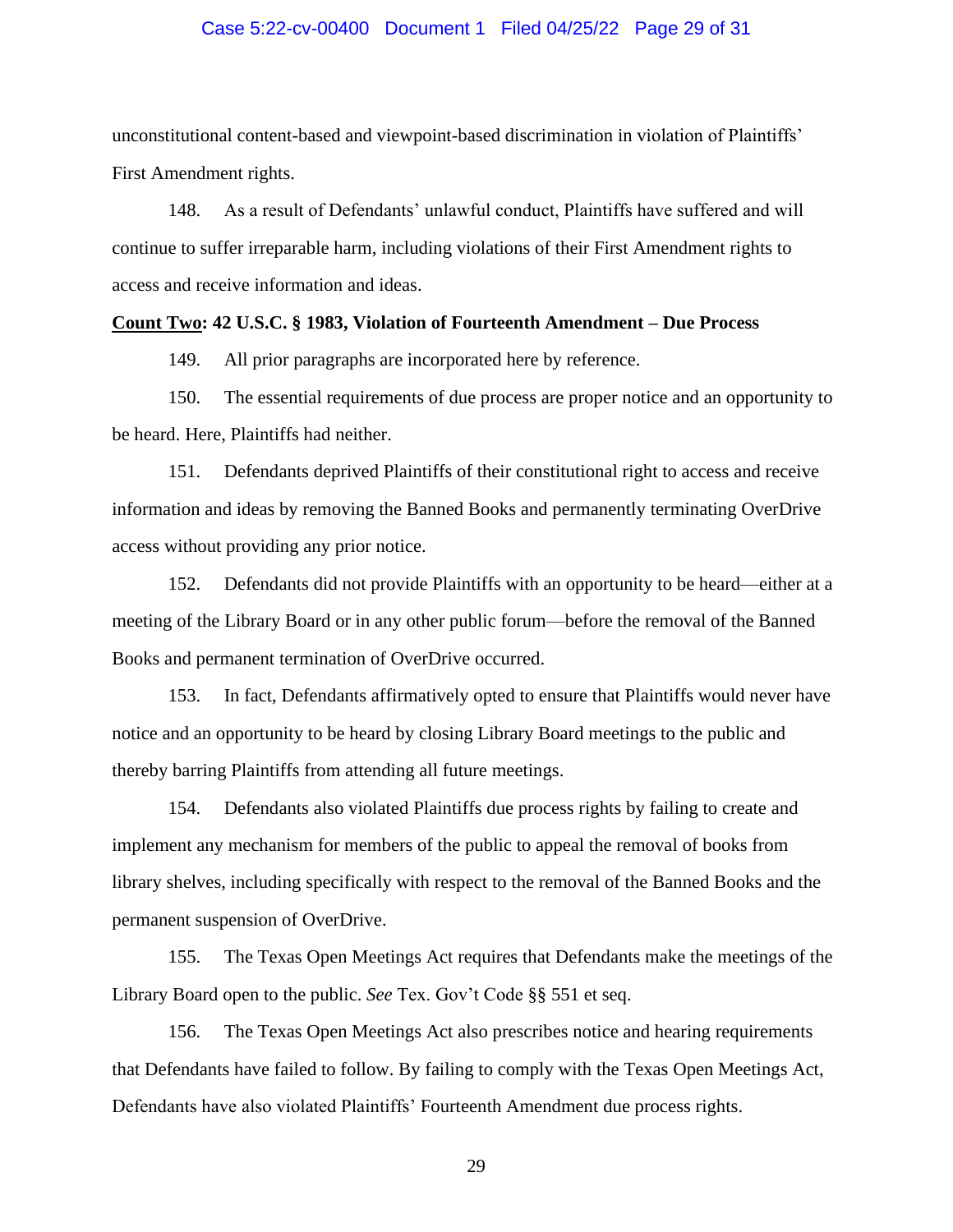### Case 5:22-cv-00400 Document 1 Filed 04/25/22 Page 30 of 31

157. As a result of Defendants' unlawful conduct, Plaintiffs have suffered and will continue to suffer irreparable harm, including violations of their Fourteenth Amendment due process rights.

158. In particular, Plaintiffs will continue to suffer future deprivation of their constitutional right to access and receive information and ideas if the New Library Board is permitted to continue conducting its meetings in private, issuing library policies and procedures in private and without the approval of the County Commissioners, exercise complete authority over new book purchases, and review book challenges in private without notice or a hearing.

### **PRAYER FOR RELIEF**

WHEREFORE, Plaintiffs respectfully request that the Court provide the following relief:

- (a) Declaratory relief stating that Defendants have violated Plaintiffs' First and Fourteenth Amendment rights;
- (b) Injunctive relief that is tailored to remedy the specific violations determined on the merits of Plaintiffs' First and Fourteenth Amendment claims;
- (c) Plaintiffs' costs and reasonable attorneys' fees pursuant to 42 U.S.C. § 1988; and
- (d) Any such other relief as this Court deems just and proper.

Dated: April 25, 2022 Respectfully Submitted,

### **BRAUNHAGEY & BORDEN LLP**

/s/ *Ellen V. Leonida* Ellen V. Leonida (CA Bar No. 184194)\* Matthew Borden (CA Bar No. 214323)\* J. Noah Hagey (CA Bar No. 262331)\* Sarah Salomon (CA Bar No. 308770)\* Pratik Ghosh (NY Registration No. 5754940)\* Amy Senia (CA Bar No. 329134)\* **BraunHagey & Borden LLP** 351 California Street, 10th Floor San Francisco, CA 94104 Tel & Fax: 415-599-0210 [leonida@braunhagey.com](mailto:leonida@braunhagey.com) [borden@braunhagey.com](mailto:borden@braunhagey.com)